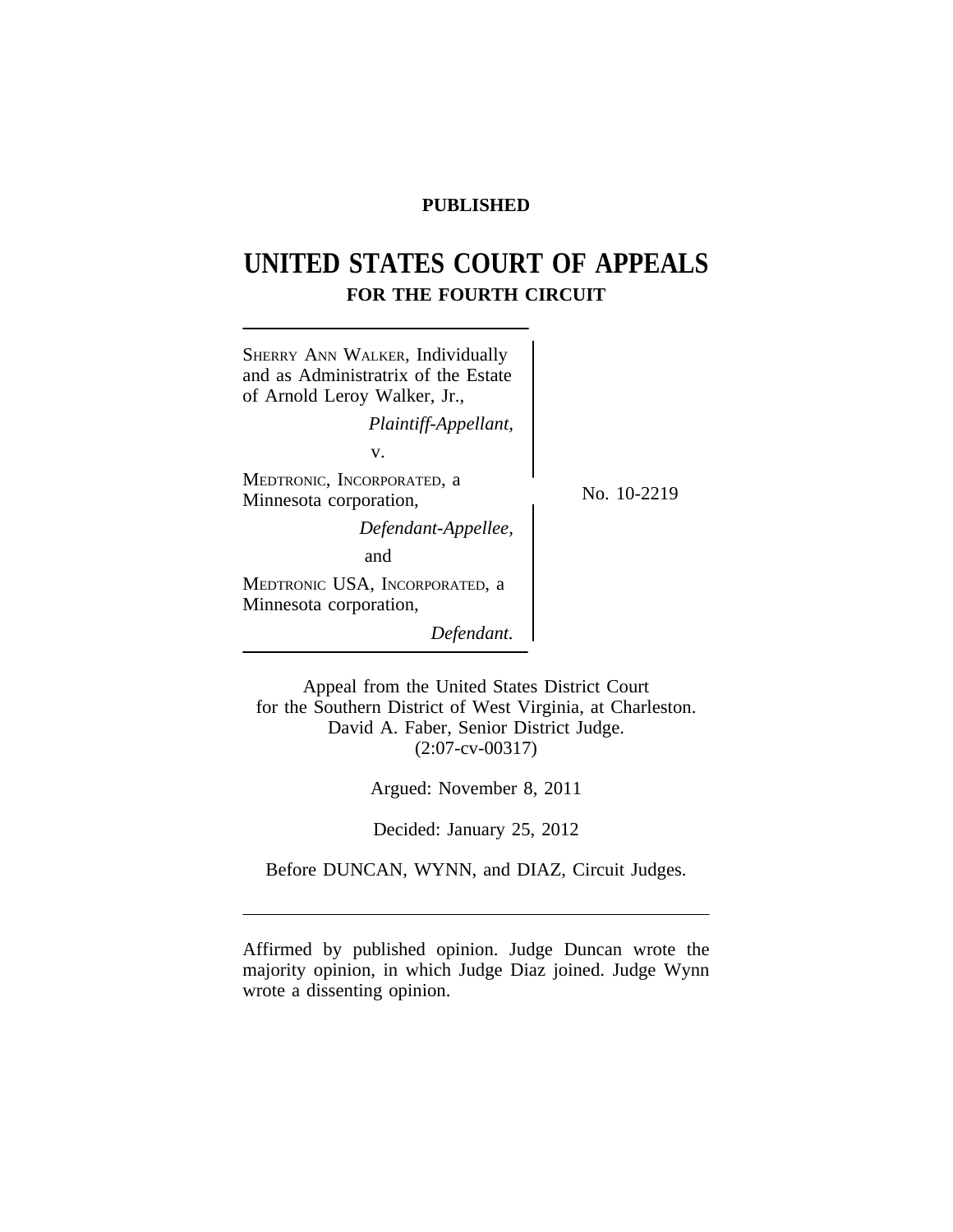#### **COUNSEL**

**ARGUED:** Christopher Brinkley, MASTERS LAW FIRM, LC, Charleston, West Virginia, for Appellant. Andrew E. Tauber, MAYER BROWN, LLP, Washington, D.C., for Appellee. **ON BRIEF:** David M. Gossett, Brette L. Steele, MAYER BROWN, LLP, Washington, D.C., for Appellee.

# **OPINION**

DUNCAN, Circuit Judge:

Appellant Sherry Walker appeals from the district court's holding that her common law tort claims against Medtronic, Inc. are preempted by the Medical Device Amendments of 1976 ("MDA"), as interpreted by *Riegel v. Medtronic, Inc.*, 552 U.S. 312 (2008). Walker argues that, because the device in question allegedly failed to operate in accordance with the terms of its premarket approval, her claims parallel federal requirements and therefore should avoid preemption. In light of Walker's concession that the device was designed, manufactured, and distributed in compliance with the terms of its premarket approval, given by the Food and Drug Administration ("FDA") as required under the MDA, however, we are compelled to affirm.

The exclusive provisions of the FDA regulatory process recognize only one mechanism for the creation of an enforceable requirement governing the ongoing performance of a medical device, and that is through the establishment of a formal performance standard. Walker concedes that no such performance standard was created here. This concession makes clear that her common law claims seek to impose requirements above and beyond those of the FDA, thus bringing them within the category expressly preempted by the MDA. To hold otherwise would be to undermine the balance Con-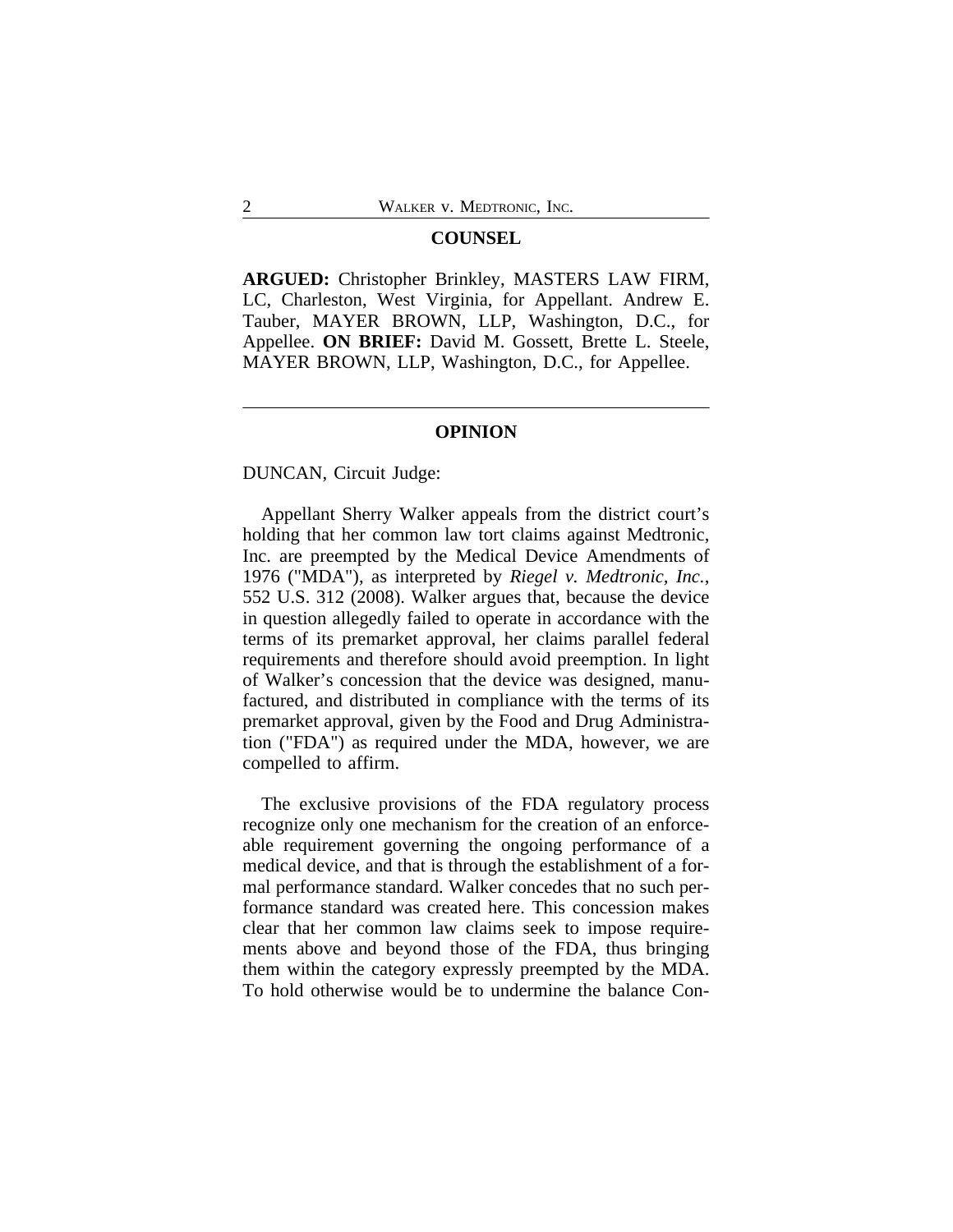gress struck when it enacted the MDA, in which it determined that the benefit to the many of bringing potentially lifesaving, but risky, medical devices to the public following the rigorous process of FDA approval outweighed the cost to the few of preempting common law claims based on different standards.

### I.

### A.

In 1976, Congress passed the Medical Device Amendments, 21 U.S.C. § 360c et seq., in order to "impose[ ] a regime of detailed federal oversight" to govern medical devices. *Riegel*, 552 U.S. at 316. It did so in response to mounting concern following the highly publicized controversy surrounding the Dalkon Shield intrauterine device, which "demonstrated the inability of the common law tort system to manage the risks associated with dangerous devices." *Id.* at 315. As such, Congress intentionally "swept back some state obligations" in favor of uniform federal regulation. *Id.* at 316.

To that end, the MDA includes a provision expressly preempting state regulation of medical devices. It states in relevant part:

[N]o State or political subdivision of a State may establish or continue in effect with respect to a device intended for human use any requirement—

(1) which is different from, or in addition to, any requirement applicable under this chapter to the device, and

(2) which relates to the safety or effectiveness of the device or to any other matter included in a requirement applicable to the device under this chapter.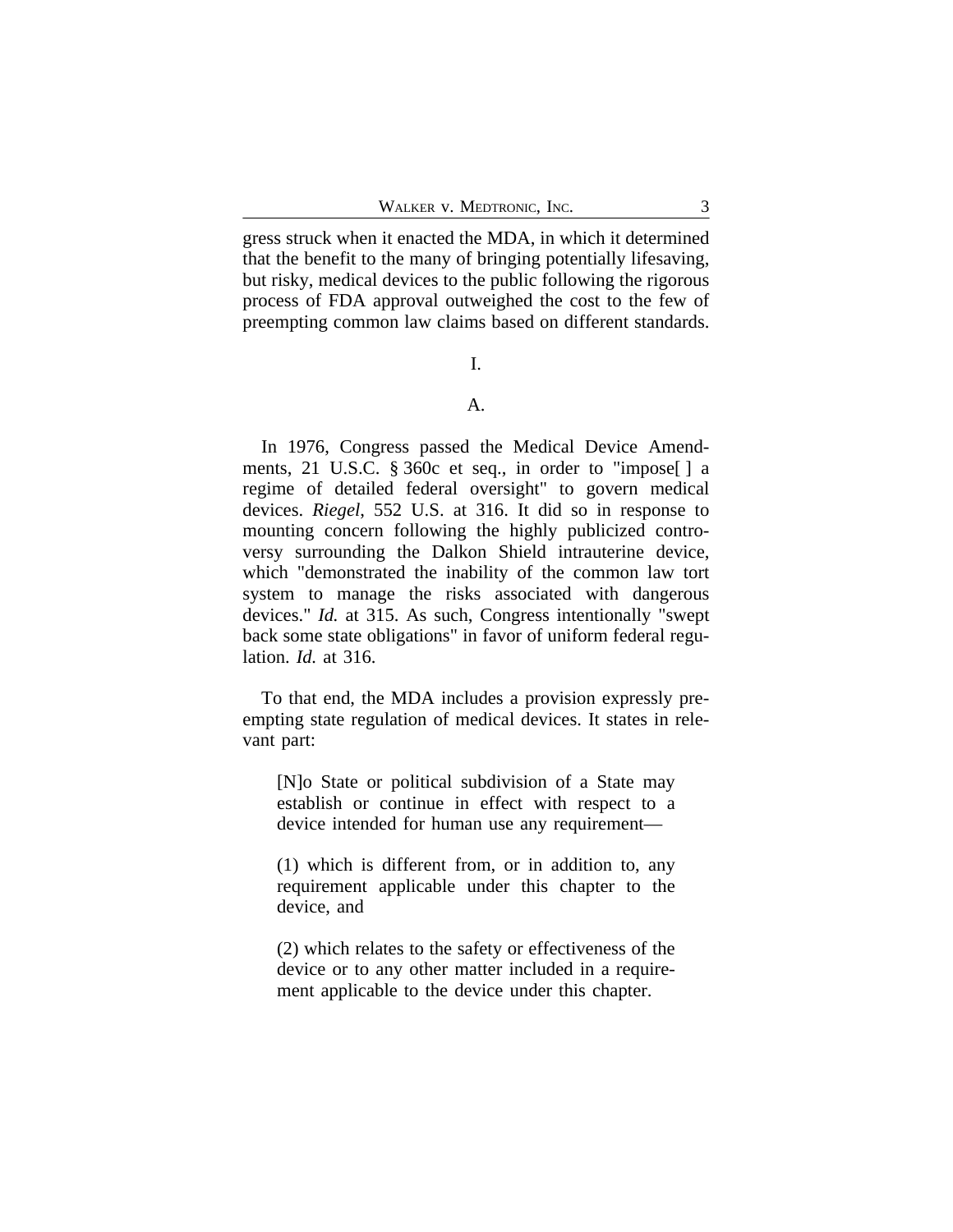#### 21 U.S.C. § 360k(a).

The MDA also establishes three classes of medical devices, organized according to the level of oversight required to ensure their safety. Class I devices are those for which general controls, such as labeling requirements, "are sufficient to provide reasonable assurance of [their] safety and effectiveness." 21 U.S.C.  $\S 360c(a)(1)(A)(i)$ . They include such things as "elastic bandages and examination gloves" and are "subject to the lowest level of oversight." *Riegel*, 552 U.S. at 316. Class II devices include "such devices as powered wheelchairs and surgical drapes," *id.*, and are subject to heightened oversight mechanisms, such as "performance standards [and] postmarket surveillance," 21 U.S.C.  $\S$  360c(a)(1)(B).

Class III devices require the highest level of federal oversight. Class III devices are those for which the general controls regulating Class I devices and the specific controls that regulate Class II devices are deemed insufficient to ensure safety and effectiveness, and that are either useful in "supporting or sustaining human life or for a use which is of substantial importance in preventing impairment of human health" or that "present[ ] a potential unreasonable risk of illness or injury." *Id.* at § 360c(a)(1)(C). Because of the risks associated with them, Class III devices are required to go through premarket approval "to provide reasonable assurance of [their] safety and effectiveness." *Id.*

"Premarket approval is a rigorous process." *Riegel*, 552 U.S. at 317 (internal quotation marks omitted). To obtain premarket approval, a device manufacturer must submit to the FDA full reports of all investigations relating to the device's safety or effectiveness; a "full statement of the components, ingredients, and properties and of the principle or principles of operation" of the device; a full description of the manufacturing methods and the facilities and controls used for the device's manufacturing; references to any performance standards applicable to the device; samples of the device and any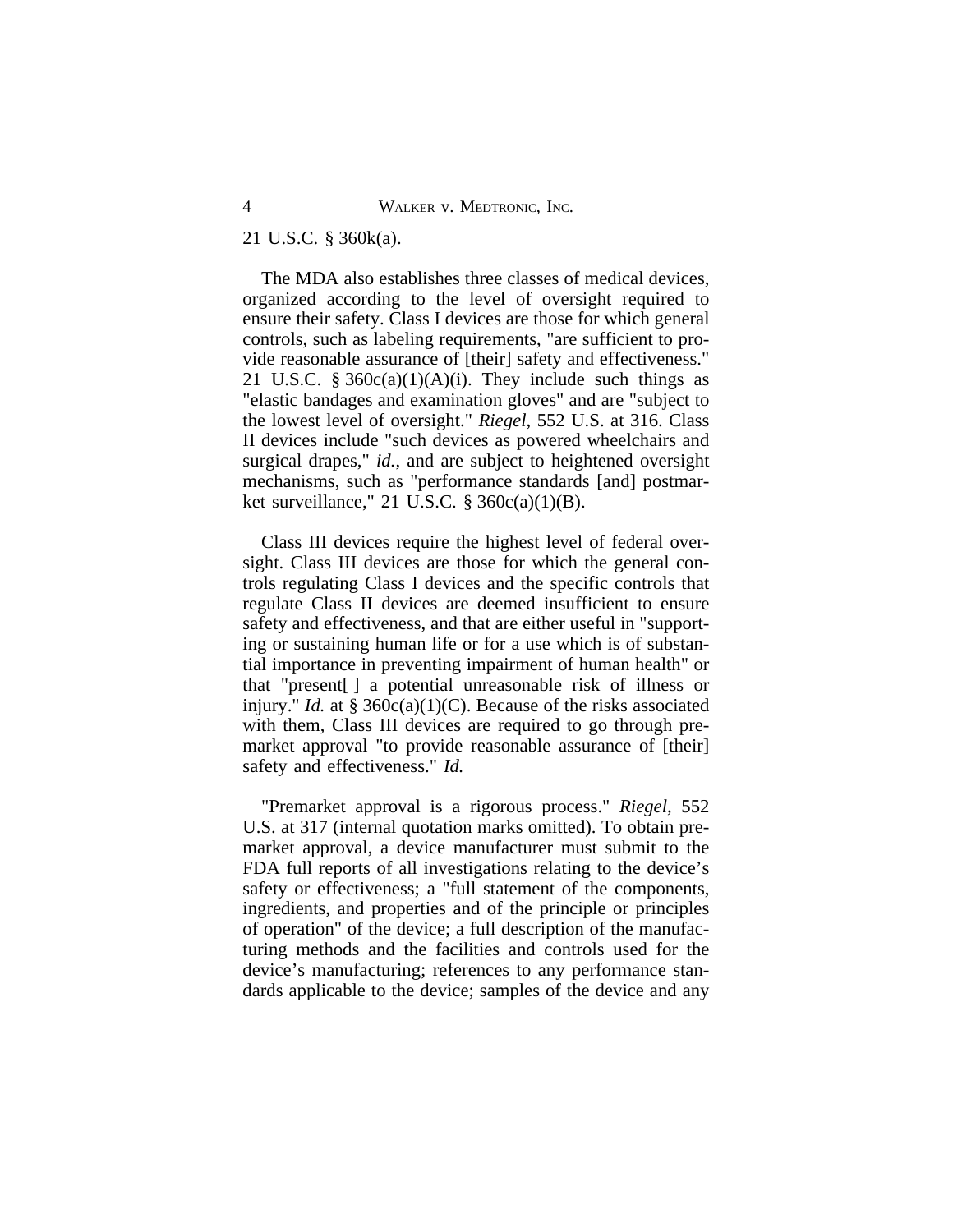component parts; examples of the proposed labeling for the device; and other information as requested. 21 U.S.C.  $§$  360e(c)(1). This typically requires a "multivolume application." *Riegel*, 552 U.S. at 317.

The FDA reviews these applications, approving only those it has determined provide reasonable assurance of a device's safety and effectiveness. It "spends an average of 1,200 hours reviewing each application." *Id.* at 318. If the FDA deems it necessary, it may refer an application to a panel of experts "for study and for submission . . . of a report and recommendation respecting approval of the application, together with all underlying data and the reasons or basis for the recommendation." 21 U.S.C.  $\S$  360e(c)(3). The FDA's final grant of premarket approval is based on "weighing any probable benefit to health from the use of [a] device against any probable risk of injury or illness from such use." *Id.* at  $\S 360c(a)(2)(C)$ . "It may thus approve devices that present great risks if they nonetheless offer great benefits in light of available alternatives." *Riegel*, 552 U.S. at 318.

The FDA may condition its grant of premarket approval upon certain requirements. Significantly for our purposes, the FDA may require that a device meet certain performance standards if it "determines that a performance standard is necessary to provide reasonable assurance of the safety and effectiveness of the device." 21 U.S.C.  $\S 360d(a)(1)$ .

The establishment of a performance standard is a formal process specifically governed by the MDA. It requires publication of a notice of proposed rulemaking in the Federal Register setting forth justification why the performance standard is necessary, "proposed findings with respect to the risk of illness or injury that the performance standard is intended to reduce or eliminate," and invitation for comments from interested persons.<sup>1</sup> *Id.* at § 360d(b)(1)(B). Following the expira-

<sup>&</sup>lt;sup>1</sup>The FDA may also "recognize . . . an appropriate standard established by a nationally or internationally recognized standard development organization" by publishing such a standard in the Federal Register. 21 U.S.C.  $§$  360d(c)(1)(A).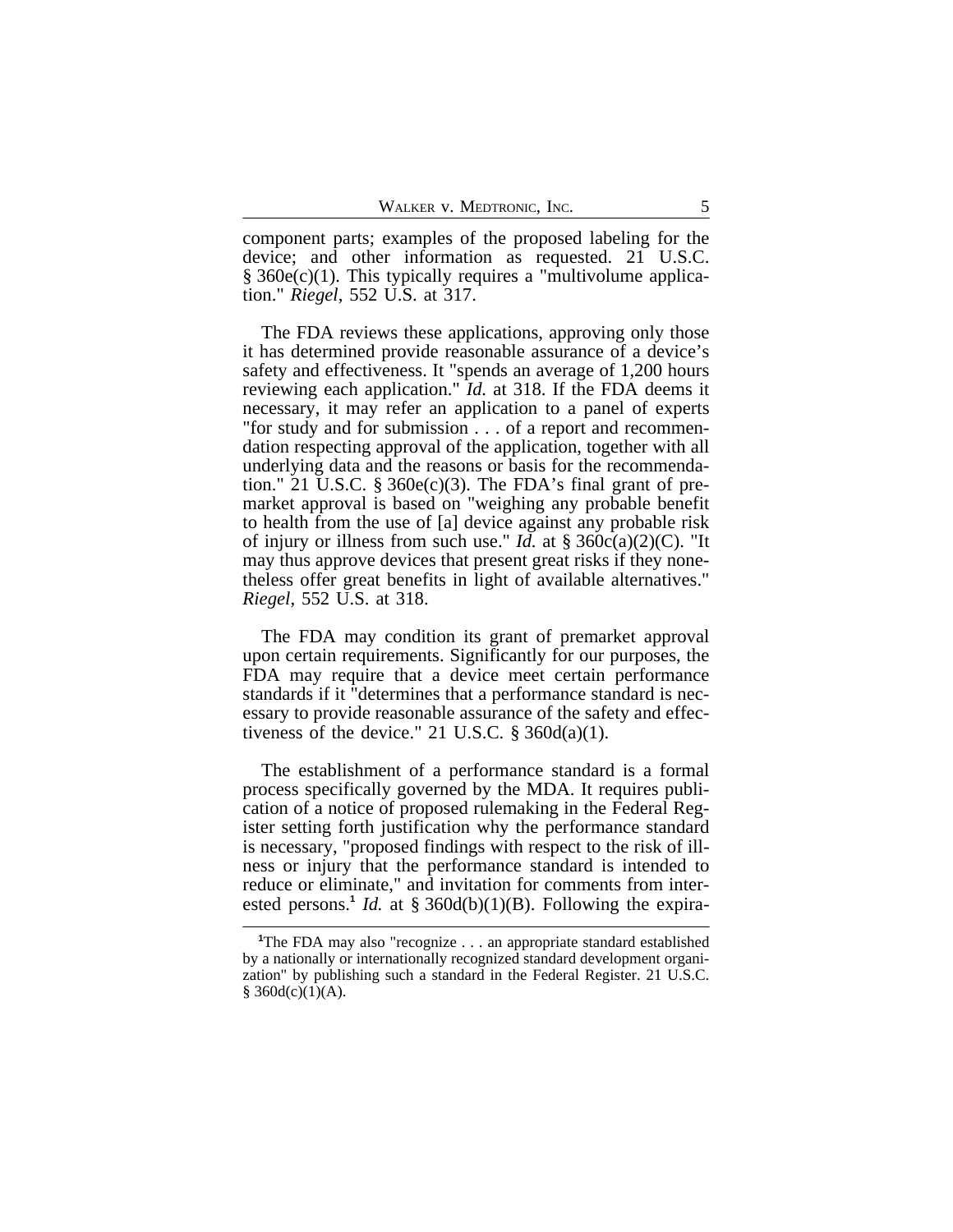tion of the comment period and consideration of the comments submitted therein, the FDA must promulgate a regulation establishing a formal performance standard and publish it in the Federal Register. *Id.* at § 360d(b)(3)(A). When the FDA establishes a performance standard for a Class III device, it does so as a precursor to the grant of premarket approval. 21 C.F.R. § 861.1(b)(3).

Once premarket approval has been granted, "the MDA forbids the manufacturer to make, without FDA permission, changes in design specifications, manufacturing process, labeling, or any other attribute, that would affect safety or effectiveness." *Riegel*, 552 U.S. at 319. To gain FDA approval of a proposed change, the manufacturer must submit a supplemental application describing the change in detail and summarizing the findings supporting the change. 21 U.S.C. § 360e(d)(6)(A)(i). A premarket approval application supplement is "evaluated under largely the same criteria as an initial application." *Riegel*, 552 U.S. at 319.

The FDA continues to oversee Class III devices after the grant of premarket approval. Manufacturers must report to the FDA when an approved device "may have caused or contributed to a death or serious injury" or malfunctioned in a way that would make it likely to do so in the future. 21 U.S.C. § 360i(a)(1). They also must periodically inform the FDA about data from clinical studies or scientific literature related to the device. 21 C.F.R. § 814.84(b). "The FDA has the power to withdraw premarket approval based on newly reported data or existing information and must withdraw approval if it determines that a device is unsafe or ineffective under the conditions in its labeling." *Riegel*, 552 U.S. at 319-20.

#### B.

The device at issue here is a Model 8627-18 SynchroMed EL Programmable Pump (the "SynchroMed pump"), which was designed, manufactured, and distributed by Medtronic.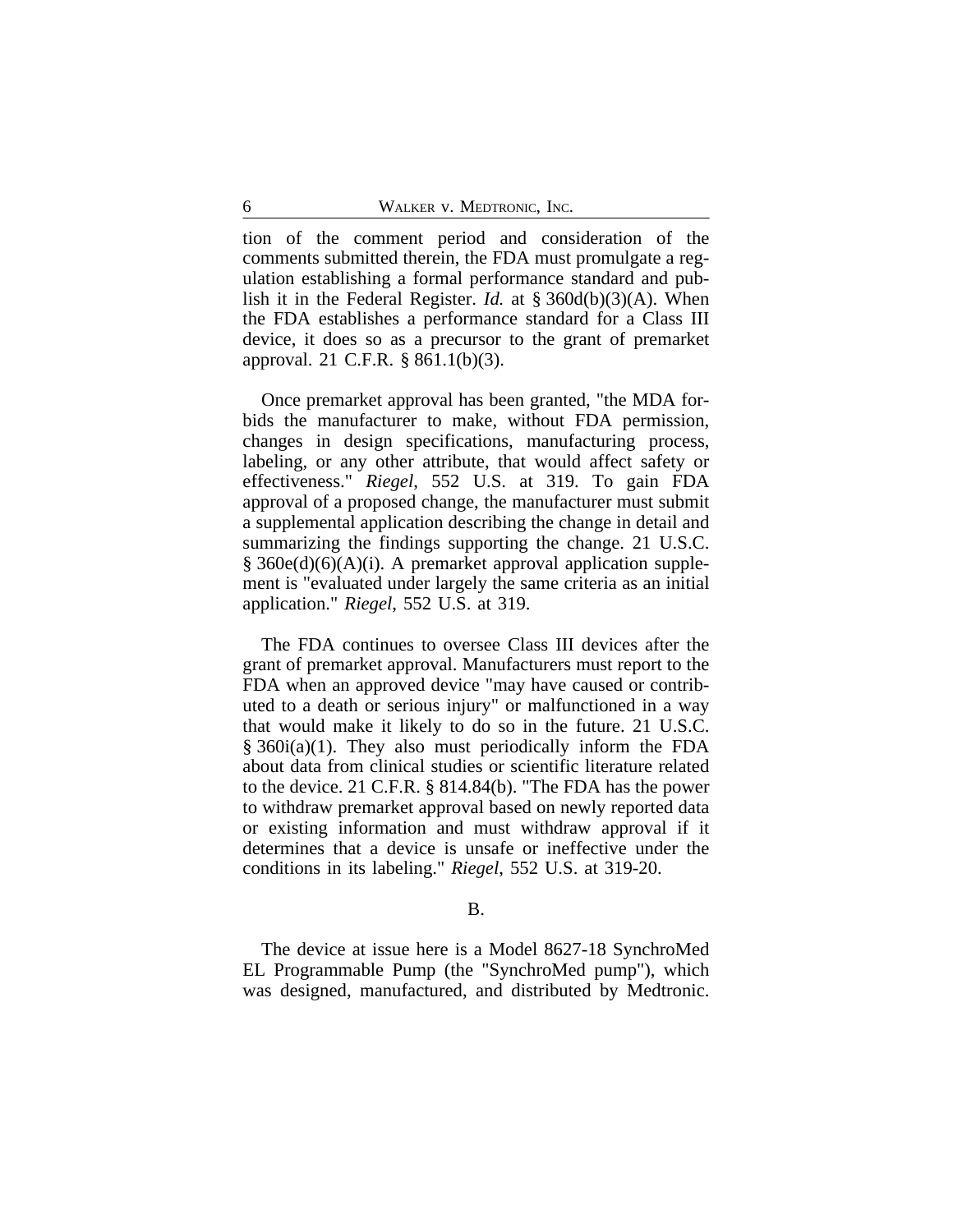The SynchroMed pump is a component part of the SynchroMed Infusion System, a method of delivering medication designed for patients who require chronic infusions of drugs. Specifically, the system delivers medication directly into the space surrounding the spinal cord. It accomplishes this through implantation of the SynchroMed pump in the patient's abdominal area and implantation of a catheter in the patient's interspinal space. The SynchroMed pump is connected to the catheter and programmed to deliver a controlled amount of medication at the dosage and frequency prescribed by a physician.

The SynchroMed pump is undisputedly a Class III device with respect to which the FDA granted premarket approval. The FDA originally approved Medtronic's application for the SynchroMed pump in 1988; it subsequently granted premarket approval to application supplements in 1994 and 1999. It is further undisputed that neither the FDA's initial grant of premarket approval nor its later approvals of supplemental applications were subject to any requirement that the SynchroMed pump comply with a formal performance standard pursuant to § 360d.

In relevant part, the FDA's March 18, 1999 approval letter stated that the SynchroMed pump had been modified by "extend[ing] down" the flow range "to 0.048 ml/day from 0.098 ml/day, while maintaining the delivery accuracy of  $\pm 15\%$ ." J.A. 93. It also noted the "[c]hange to the labeling for . . . new delivery accuracy (0.048 ml±15%)." *Id.*

The Technical Manual for the SynchroMed pump—which was approved by the FDA during the premarket approval process and is distributed along with the device—likewise specified that "[t]he flow accuracy of the SynchroMed EL pump, measured at the catheter tip, is within  $\pm 15$  percent of the programmed flow rate." J.A. 153. It qualified this statement, however: "[T]he accuracy of the SynchroMed EL Infusion System depends on how closely procedures are followed.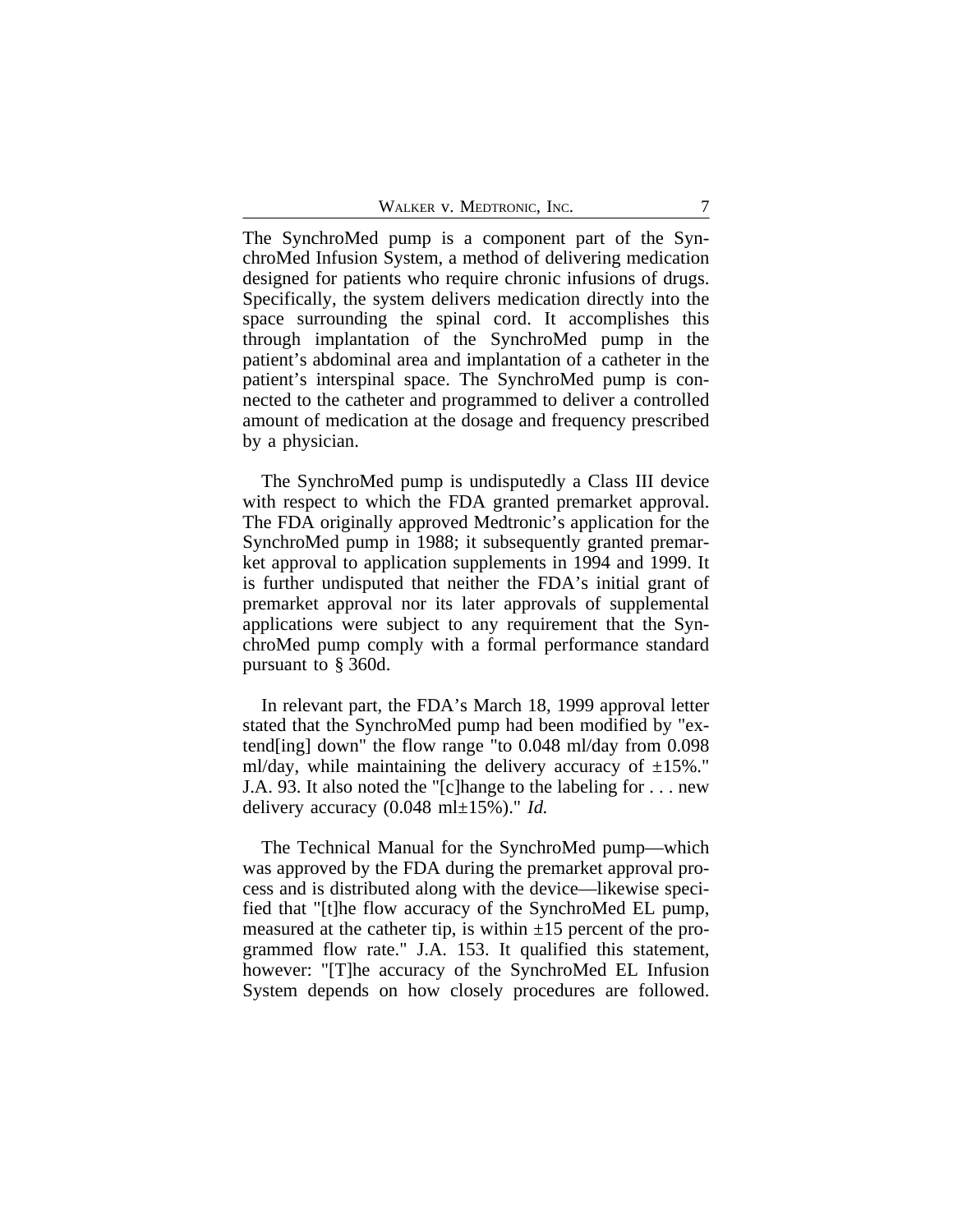Noncompliance with implant and refill procedures, as well as other human factors, may cause the observed accuracy of the system to vary by ±25 percent." *Id.*

The Technical Manual contained other warnings about the risks associated with use of the SynchroMed pump. Of significance here, it stated:

Improper use of implanted, programmable infusion pumps could result in drug overdose. Users must comply with product instructions for initial pump preparation, programming, implantation, initial filling, refilling, and injecting into the side catheter access port (if present) of the pump. Technical errors may result in a return of underlying symptoms, drug withdrawal symptoms, or a clinically significant or fatal drug overdose.

J.A. 107. It further noted that possible pump complications included a "[c]hange in flow performance characteristics, due to component failure or changes over time, which may result in . . . overinfusion of the drug [or] drug overdose." J.A. 109. Finally, it included the following special notice:

The pump and catheter are implanted in the extremely hostile environment of the human body. This environment places severe demands on their design and function. . . . Reasons for failure of the pump or catheter include, but are not limited to: body rejection phenomena; change in performance characteristics due to component changes or failures; unusual physiological variations in patients; medical complications; complete or partial catheter occlusion; catheter dislodgement; catheter leakage; catheter breakage; migration; or erosion of the pump. In addition, despite the exercise of all due care in design, component selection, manufacture, and testing prior to sale, the pump and catheters may be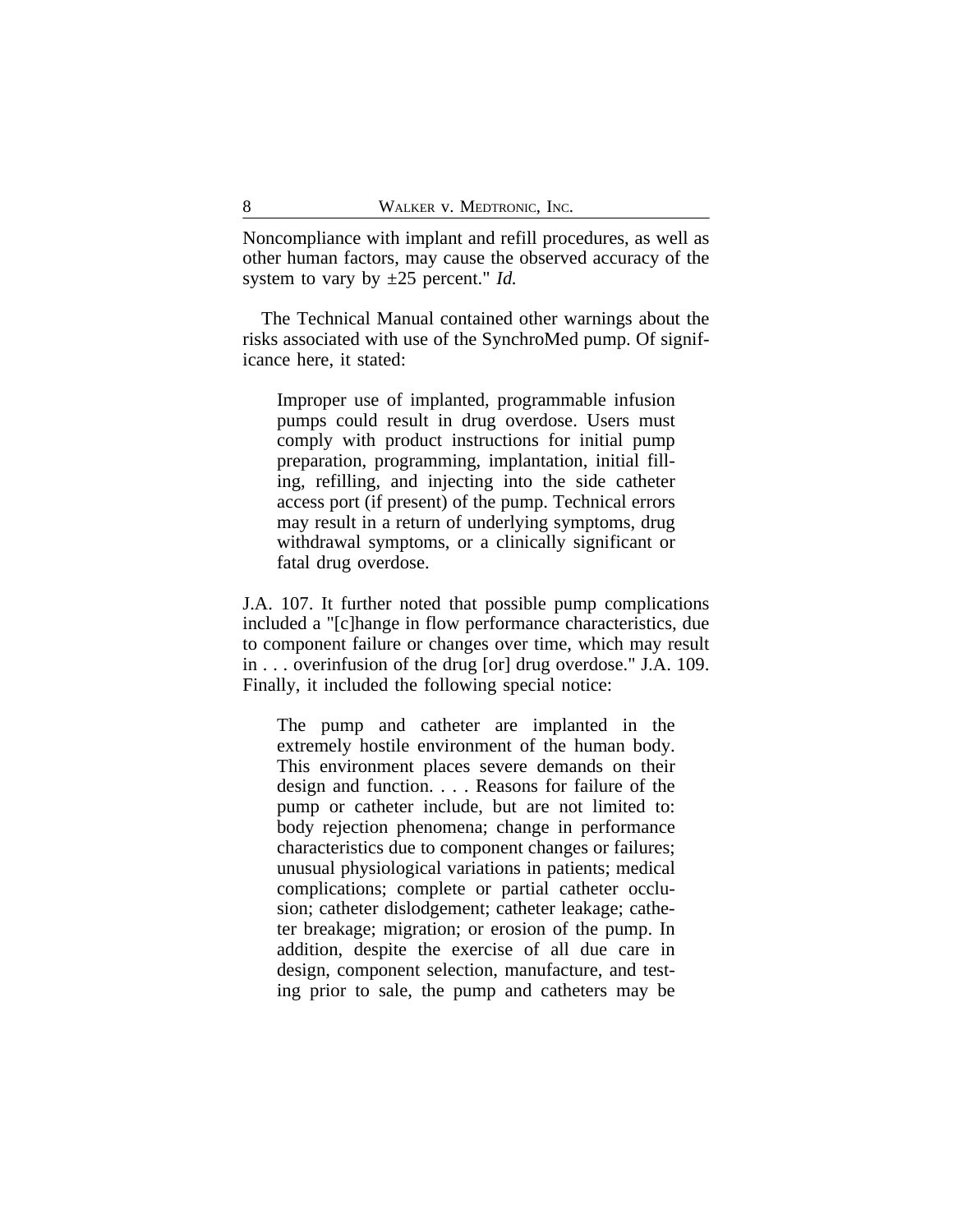damaged before, during, or after implantation by improper handling or filling; by drugs or uses not described in this technical manual; or by other intervening acts. Consequently, no representation or warranty is made that failure or cessation of function of the pump or catheters will not occur, or that the body will not react adversely to their implantation.

J.A. 114.

# C.

In May 2003, physicians implanted the SynchroMed pump in Arnold Walker, appellant Sherry Walker's late husband, for the purpose of delivering medication to treat his chronic back pain. It is undisputed that the pump functioned for approximately two years.

On June 9, 2005, Arnold died from—according to his death certificate—"[c]ombined hydromorphone, hydrocodone, diazepam, and venlafaxine intoxication."**<sup>2</sup>** J.A. 29. During Arnold's autopsy, the SynchroMed pump was removed and placed in a bag, where it continued to dispense hydromorphone. Walker's expert, Dr. Harry Milman, later analyzed the contents of the pump and the bag and concluded that, based on the programmed hourly infusion rate at which the medication was to be dispensed, 568 mg of hydromorphone were unaccounted for. Milman opined that, prior to Arnold's death, the SynchroMed pump had malfunctioned and overinfused the unaccounted for hydromorphone into Arnold's body. He concluded that this overinfusion by the SynchroMed pump was the cause of death.**<sup>3</sup>**

<sup>&</sup>lt;sup>2</sup>At the time of Arnold's death, he was being treated orally with hydrocodone, diazepam, and venlafaxine. The only medication he was receiving via the SynchroMed Infusion System was hydromorphone.

**<sup>3</sup>**Medtronic vigorously contests Walker's theory that an overinfusion by the SynchroMed pump caused her husband's death. It recognizes, how-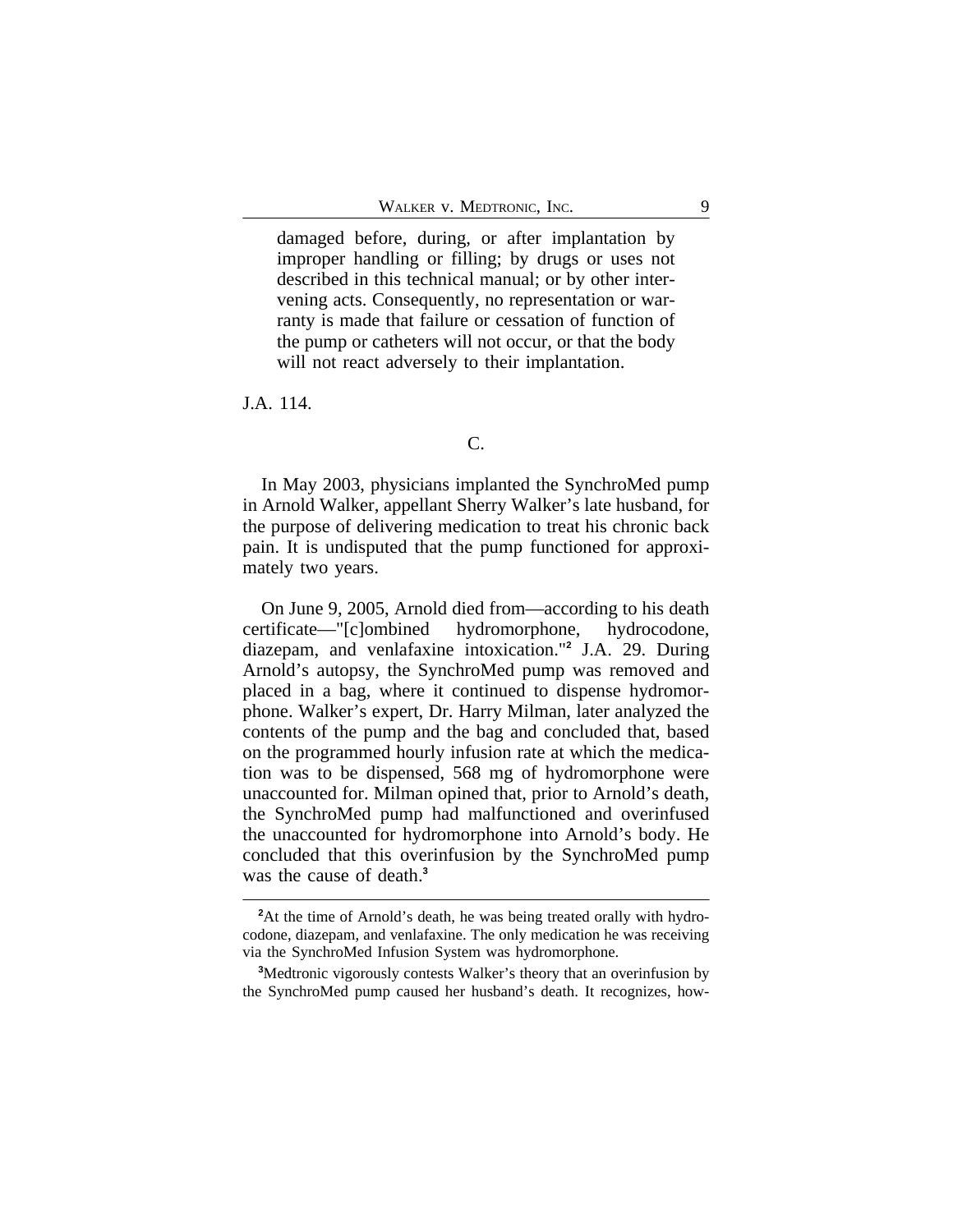# D.

On May 18, 2007, Walker filed a diversity suit against Medtronic in the United States District Court for the Southern District of West Virginia. She alleged that the SynchroMed pump had malfunctioned, resulting in Arnold's death from a lethal overdose of medication. In her complaint, she asserted three common law causes of action: negligence, strict liability, and breach of warranty. She sought compensatory and punitive damages, attorney's fees, costs, and pre- and postjudgment interest.

On April 21, 2008, following the Supreme Court's decision in *Riegel*, Medtronic moved for summary judgment, arguing that Walker's claims were preempted. The district court denied the motion without prejudice, finding that there was a dispute of fact regarding whether the SynchroMed pump in question complied with the terms of its premarket approval. The court recognized, however, that Walker's original complaint did not allege a claim that would survive *Riegel*'s preemption analysis. Consequently, it informed her that she could amend the complaint to correct the deficiency.

Walker filed an amended complaint on October 29, 2008. In her amended complaint, she asserted the same three causes of action but alleged for the first time that "the pump failed to comply and operate in terms of its Pre-Market Approval." J.A. 40.

The parties then engaged in discovery to determine whether the SynchroMed pump complied with the terms of is premar-

ever, that this factual dispute is irrelevant to the question of whether Walker's claims are preempted by the MDA. Because when reviewing a grant of summary judgment, we "view[ ] the facts in the light most favorable to the nonmoving party," we recount the facts here in the light most favorable to Walker. *See Nat'l City Bank of In. v. Turnbaugh*, 463 F.3d 325, 329 (4th Cir. 2006).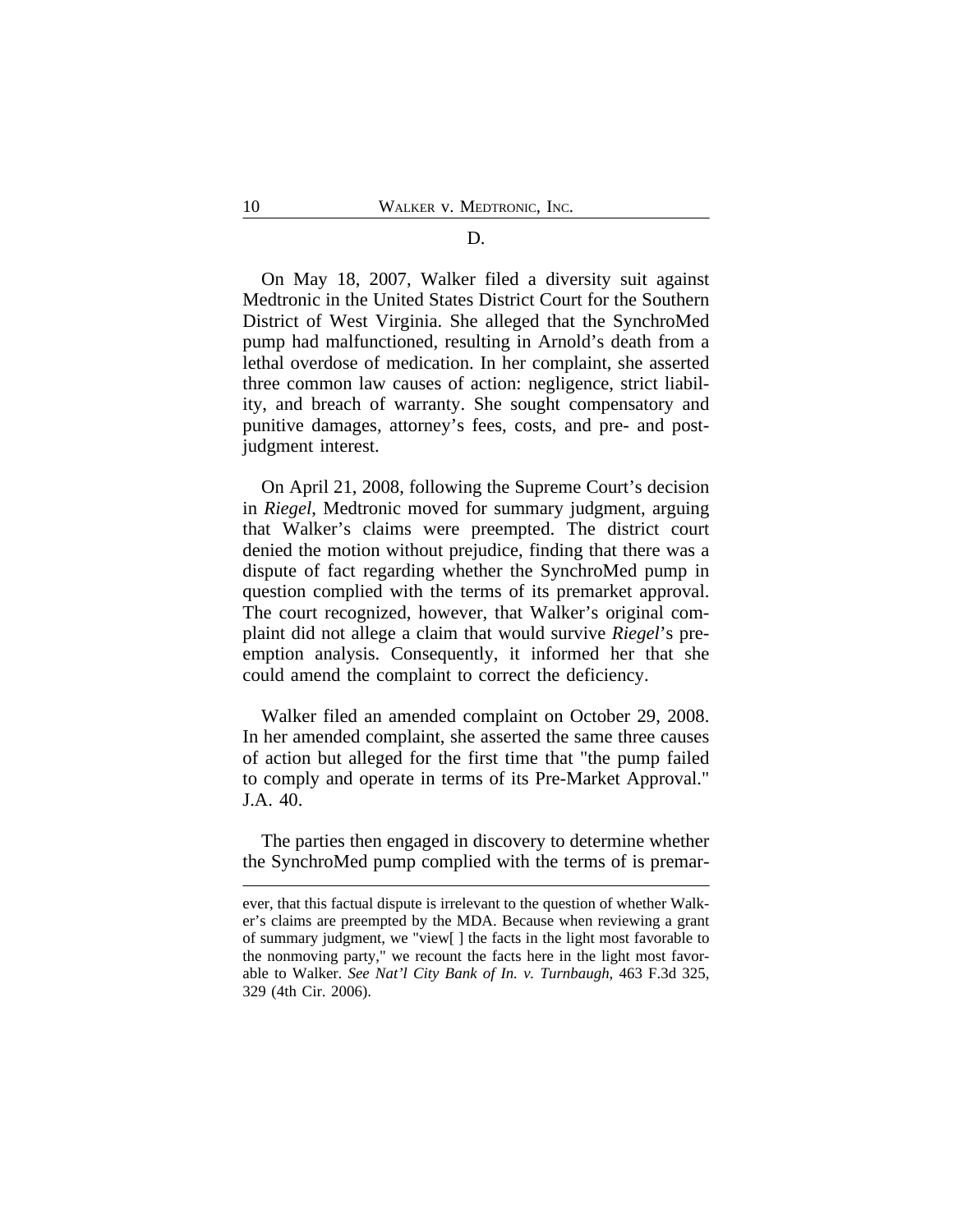ket approval. During discovery, Medtronic produced reports establishing that the particular SynchroMed pump implanted in Arnold Walker had been tested prior to implantation and had been determined to be in compliance with its premarket approval terms.

On October 29, 2009, following discovery, Medtronic filed a renewed motion for summary judgment. It argued that because discovery had demonstrated that the SynchroMed pump was designed, manufactured, and sold in accordance with its premarket approval, Walker's claims were preempted by the MDA as interpreted by *Riegel*. Walker opposed the motion. She did not dispute that the pump was designed, manufactured, and sold in accordance with its premarket approval. Rather, she asserted, as she does here, that her claims fell within the exception for parallel claims articulated in *Riegel*. Specifically, she argued that the pump had failed to adhere to the plus or minus 15 percent specification included in the premarket approval materials and, that by failing to administer medicine within these parameters, it had violated the terms of its premarket approval.

The district court granted Medtronic's renewed motion for summary judgment. It reasoned that because Walker conceded that the SynchroMed pump was designed, manufactured, and sold in accordance with its premarket approval terms, her claims did not parallel federal requirements. It also determined that, because the plus or minus 15 percent flow accuracy rate referenced in the SynchroMed pump's premarket approval application was not a formal performance standard, failure to adhere to the specification was not a violation of the premarket approval. As such, the district court concluded that all of Walker's common law tort claims were preempted by the MDA.

II.

On appeal, Walker again asserts that her common law tort claims are not preempted by the MDA because they fit within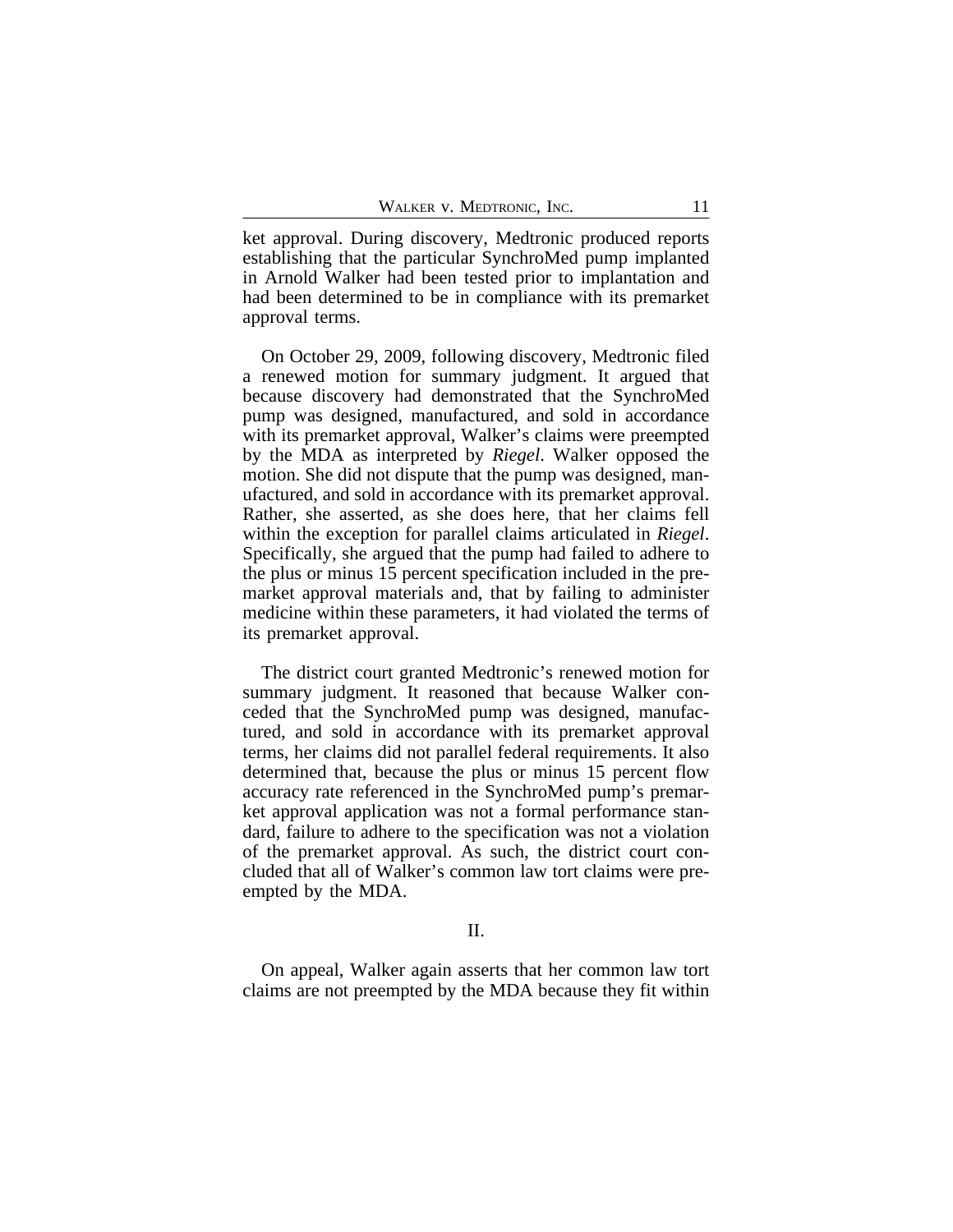the narrow exception for parallel claims the Supreme Court carved out in *Riegel*. We review the district court's finding of preemption de novo. *Equal Rights Ctr. v. Niles Bolton Assocs.*, 602 F.3d 597, 600 (4th Cir. 2010). Here, we first discuss *Riegel* and its effect on common law tort claims based on the failure of FDA-approved medical devices. We then analyze Walker's claims in light of *Riegel*.

#### A.

In *Riegel*, the Supreme Court considered whether a plaintiff's common law claims based on the failure of a Class III medical device were precluded by the MDA's express preemption clause, which preempts state requirements "different from, or in addition to" requirements applicable under federal law. 552 U.S. at 321 (quoting 21 U.S.C. § 360k(a)(1)). To answer this question, it engaged in a two-part inquiry. 552 U.S. at 321-22. First, the Supreme Court examined "whether the federal government ha[d] established requirements applicable to" the device in question. *Id.* at 321. It specifically found that "[p]remarket approval . . . imposes 'requirements' under the MDA." *Id.* at 322. This is because "the FDA requires a device that has received premarket approval to be made with almost no deviations from the specifications in its approval application, for the reason that the FDA has determined that the approved form provides a reasonable assurance of safety and effectiveness." *Id.* at 323. Therefore, because all Class III devices are required to undergo the premarket approval process, federal requirements exist with respect to all Class III devices.

Second, the *Riegel* Court considered whether the plaintiff's common law claims imposed any requirements that were "different from, or in addition to" these federal requirements and "relate[d] to the safety or effectiveness of the device or to any other matter included in a requirement of the device." *Id.* (quoting 21 U.S.C.  $\S 360k(a)$ ). It first recognized that common law liability necessarily implies that the defendant had a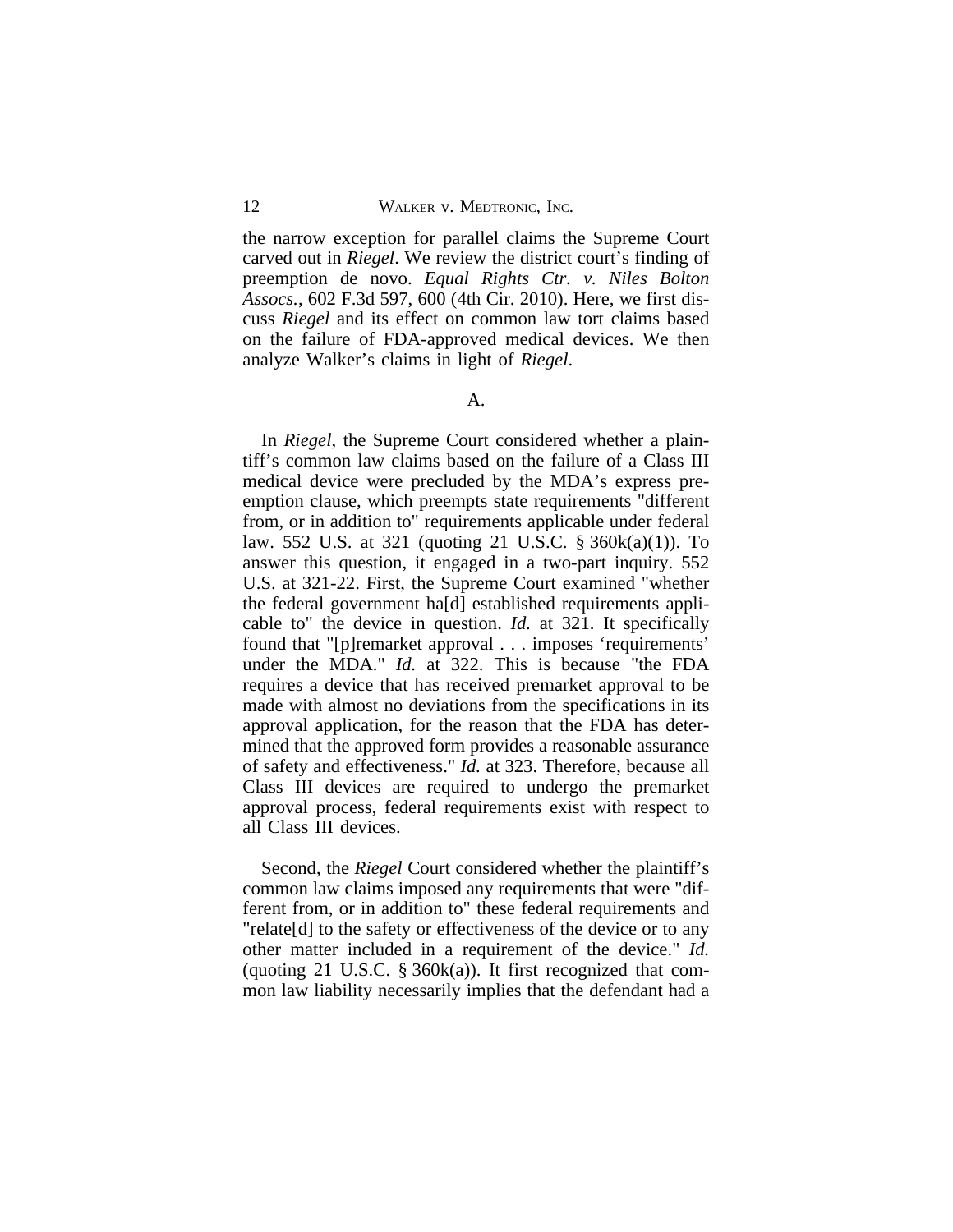WALKER V. MEDTRONIC, INC. 13

legal duty and that "a liability award 'can be, indeed is designed to be, a potent method of governing conduct and controlling policy.'" *Id.* at 324 (quoting *Cipollone v. Liggett Group, Inc.*, 505 U.S. 504, 521 (1992)). Common law duties, it went on to hold, therefore ordinarily constitute state requirements. *Id.* It further observed that "[s]tate tort law that requires [a device] to be safer, but hence less effective, than the model the FDA has approved disrupts the federal scheme no less than state regulatory law to the same effect." *Id.* at 325.

In sum, the Supreme Court held that the terms of a Class III device's premarket approval constitute federal requirements and that a common law tort claim premised on different or additional requirements is preempted by the MDA. Applying this framework to Riegel's case, it concluded that her claims against Medtronic were preempted.

The Supreme Court did recognize one situation in which a plaintiff's common law claims would not be preempted under the MDA: when "state duties . . . 'parallel,' rather than add to, federal requirements." *Id.* at 330 (quoting *Medtronic, Inc. v. Lohr*, 518 U.S. 470, 495 (1996)). This situation occurs when claims are "premised on a violation of FDA regulations." *Id.* Because Riegel only raised the argument that her claims paralleled federal requirements for the first time before the Supreme Court, it declined to consider the claim.

B.

Here, Walker contends that her common law tort claims parallel the federal requirements imposed by the SynchroMed pump's premarket approval. She argues that the plus or minus 15 percent specification included in Medtronic's premarket approval materials became a part of the federal requirements governing the device. Because the SynchroMed pump allegedly infused an amount of medication outside of these parameters, her argument follows, it violated the terms of the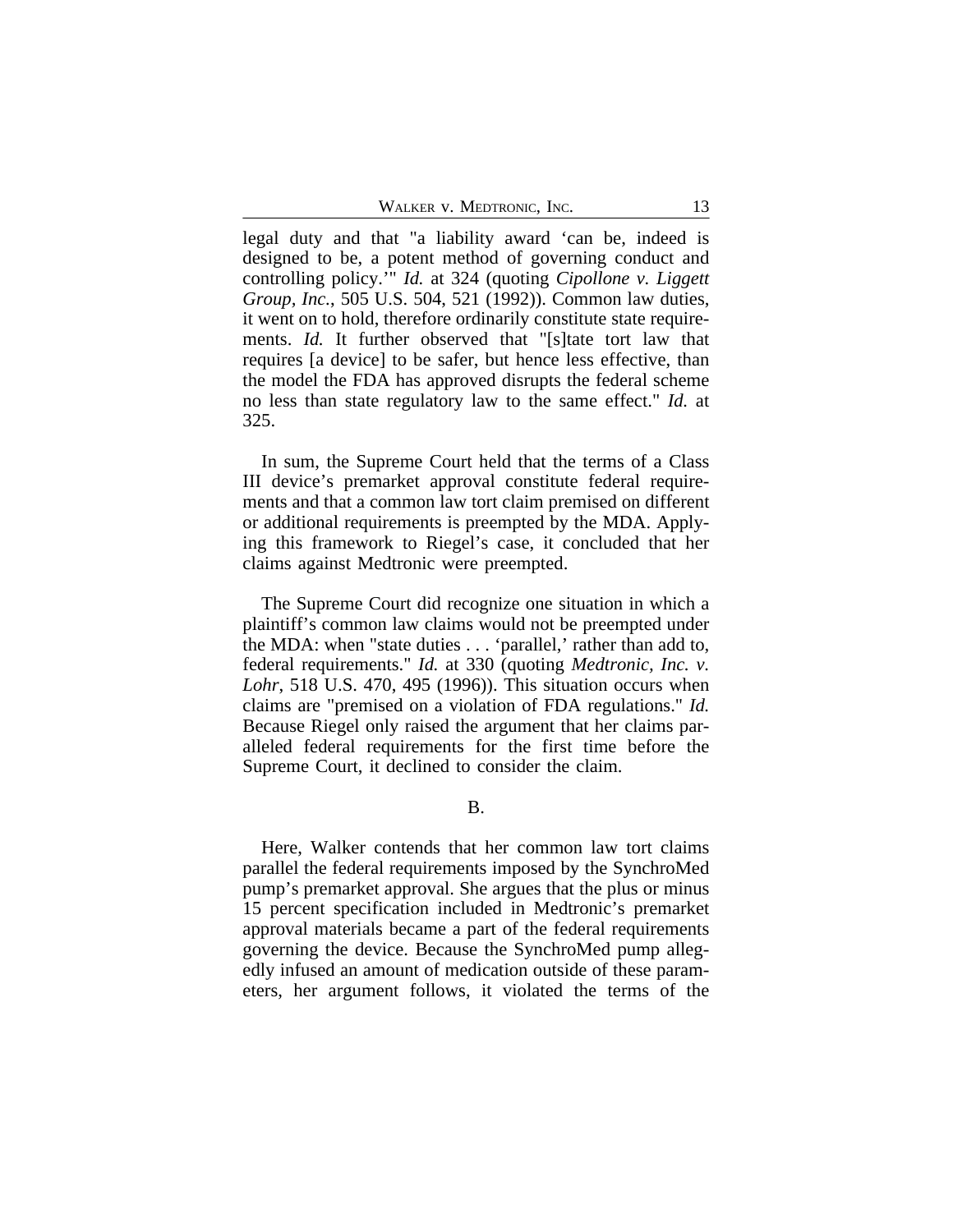premarket approval. Walker has, however, made concessions that are fatal to her claim.

Walker concedes that the SynchroMed pump was designed, manufactured, and distributed in compliance with the terms of the FDA's premarket approval. She concedes that the plus or minus 15 percent specification is *not* a formal performance standard. And she acknowledges, as indeed she must, that unless her claims parallel federal requirements as opposed to imposing more stringent ones, they are preempted under the MDA as interpreted by *Riegel*.

1.

We first note that this appeal is not about whether the plus or minus 15 percent flow accuracy specification set forth in Medtronic's premarket approval application constitutes a formal performance standard (although, as we explain, it does not). The issue before us is whether Walker's claims are preempted by the MDA, as interpreted by the Supreme Court in *Riegel*, which provides a rigorous, comprehensive, and exclusive framework that precludes state law tort claims that seek to impose different or higher standards upon federally approved devices. Whether the plus or minus 15 percent specification is a formal performance standard is pertinent because only such a performance standard could create the type of binding requirement that would make Walker's claims impose requirements parallel to, as opposed to more restrictive than, those imposed by the FDA. Thus, the status of the plus or minus 15 percent specification informs our resolution of the ultimate question posed by this appeal: whether Walker's claims are preempted by the MDA.

Simply because the majority recognizes that the plus or minus 15 percent specification does not create an ongoing requirement, however, we do not state, or even suggest, that the flow accuracy specification is a "mere aspirational figure," as the dissent asserts. *Post* at 20. To the contrary, it informs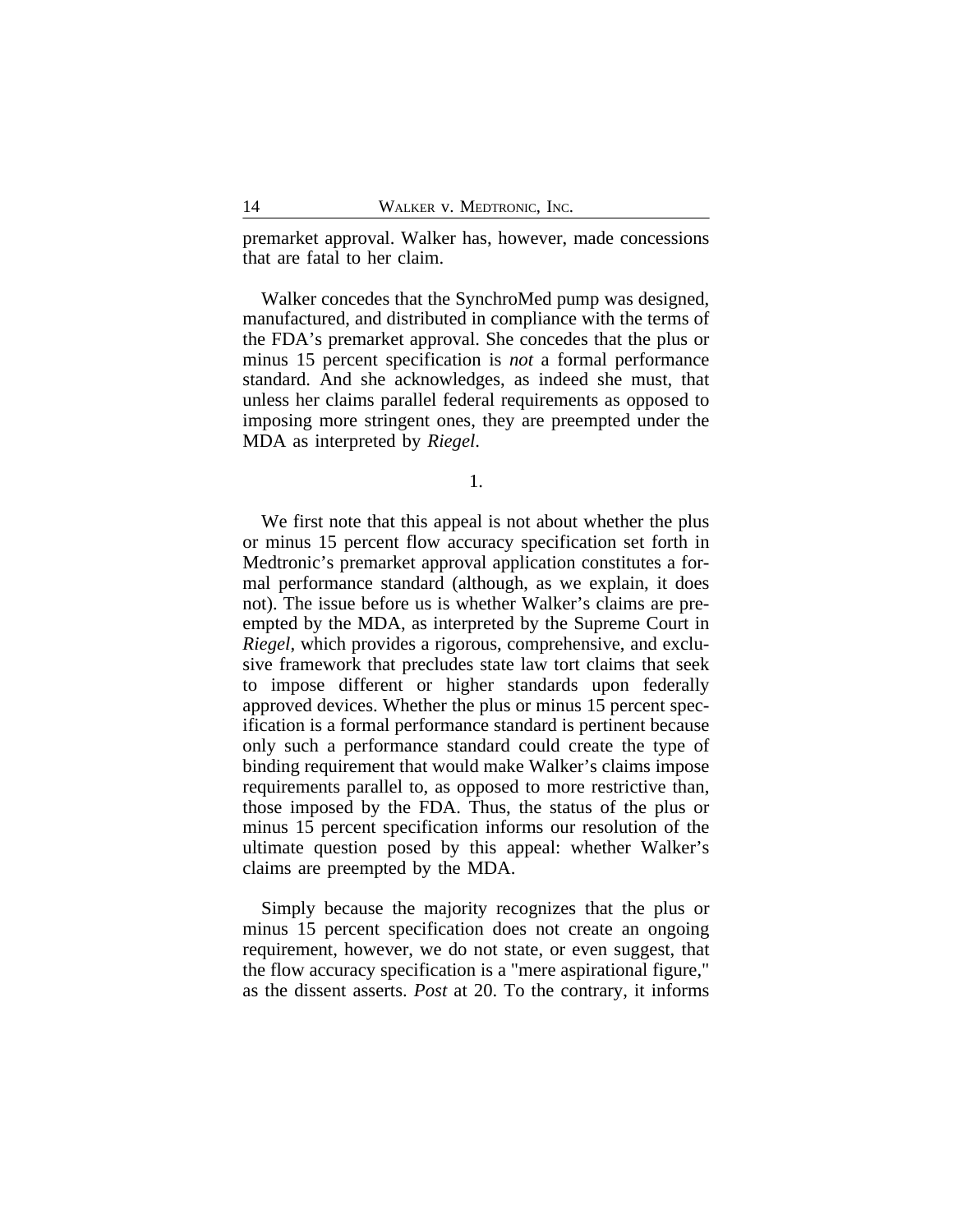the medical community of the results the device is likely to achieve under optimal circumstances. It also imposes consequences when a SynchroMed pump does not meet the specification. Specifically, Medtronic is required to report any such malfunction to the FDA for consideration in its ongoing evaluative process.

Instead, the majority simply concludes what is incontrovertible under FDA regulations: the only mechanism for creating a binding, ongoing performance requirement is the creation of a performance standard. And Walker does not dispute that, here, the plus or minus 15 percent specification is not a performance standard. As such, it cannot bear the weight the dissent would assign to it. Indeed, if we were to treat the flow rate as a requirement, we would be imposing a heightened standard beyond that of the FDA—which is impermissible under *Riegel*. Moreover, as we have noted, such a holding would upend the carefully calibrated construct Congress created in the MDA, balancing the potential rewards of such devices following the rigorous process of FDA approval against the cost of preempting common law claims based on standards different than those imposed by the FDA.

*Riegel* held that, because of the congressional balance reflected in the MDA, a plaintiff's state law cause of action based on injuries caused by a Class III medical device could only survive if the alleged malfunction also violated a federal requirement. Because the SynchroMed pump's premarket approval application makes it clear that ongoing adherence to the plus or minus 15 percent flow accuracy specification was not a requirement,**<sup>4</sup>** Walker's claims based on the device's alleged failure to adhere to the specification must fail.

**<sup>4</sup>**With respect for the dissent's suggestion to the contrary, we note that the opinion of one Medtronic employee, expressed during a deposition, regarding whether an overinfusion of the SyncrhoMed pump would constitute a violation of the device's premarket approval has no bearing on the question of whether the *FDA* conditioned its premarket approval of the device upon ongoing adherence to the plus or minus 15 percent flow rate.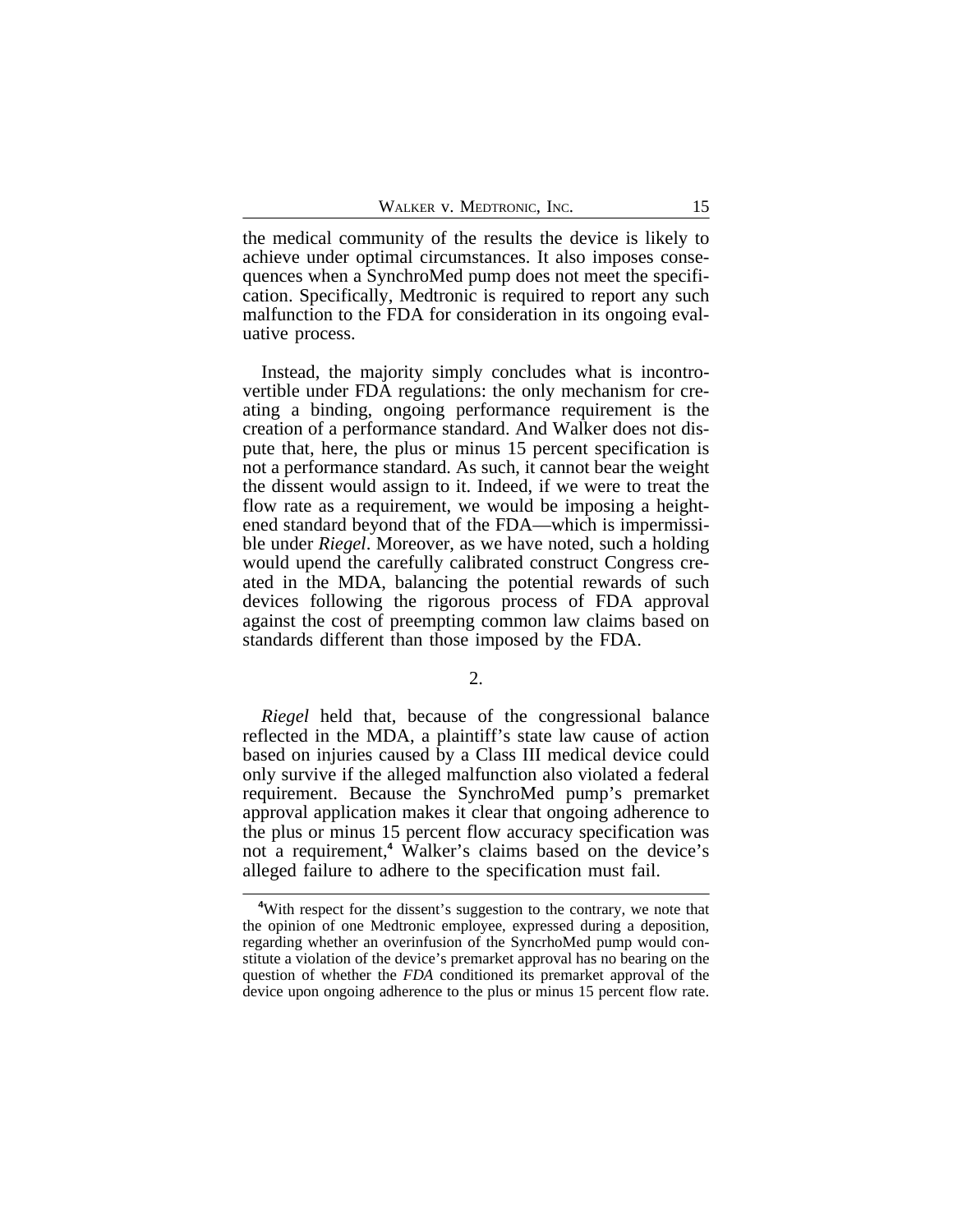As discussed above, the FDA may promulgate formal performance standards to which a device must adhere as a condition of its premarket approval. *See* 21 U.S.C. § 360d. The process of creating a formal performance standard requires adherence to specific procedures. *See id.* at § 360d(b). Because the plus or minus 15 percent specification here was not a formal performance standard, however, Walker cannot claim that ongoing adherence to it was a requirement of the SynchroMed pump's premarket approval.

That ongoing adherence to the plus or minus 15 percent specification was not a requirement of the device's premarket approval is further demonstrated by the FDA approval letter and the FDA-approved Technical Manual.**<sup>5</sup>** As noted above, the approval letter referred to the plus or minus 15 percent specification as a measure of "delivery accuracy"; it in no way conditioned the device's approval on maintaining this metric. J.A. 93. To the contrary, the letter contained a number of specific "Conditions of Approval." J.A. 94. These detailed, inter alia, restrictions on advertising and reporting requirements. They did *not* include the plus or minus 15 percent specification—or any sort of performance standard.

**<sup>5</sup>**We do not necessarily disagree with the dissent's assertion that "the FDA's [premarket] approval and the Conditions of Approval, taken together, . . . establish[ ] the specific federal requirements for" a Class III device. *Kemp v. Medtronic, Inc.*, 231 F.3d 216, 228 (6th Cir. 2000). That a specification is included in a device's premarket approval application, however, does not indicate that the specification imposes a binding requirement for the life of the device—at least not without clear indication by the FDA through promulgation of a formal performance standard. Here, it is undisputed that the SynchroMed pump at issue was designed, manufactured, and sold in compliance with the terms of its premarket approval—including the plus or minus 15 percent specification. As we explain, without an express statement in the FDA's approval materials that the SynchroMed pump was subject to an ongoing requirement that it never deviate from the plus or minus 15 percent specification, any attempt to impose one through civil tort liability would impose additional requirements in violation of the MDA as interpreted by *Riegel*.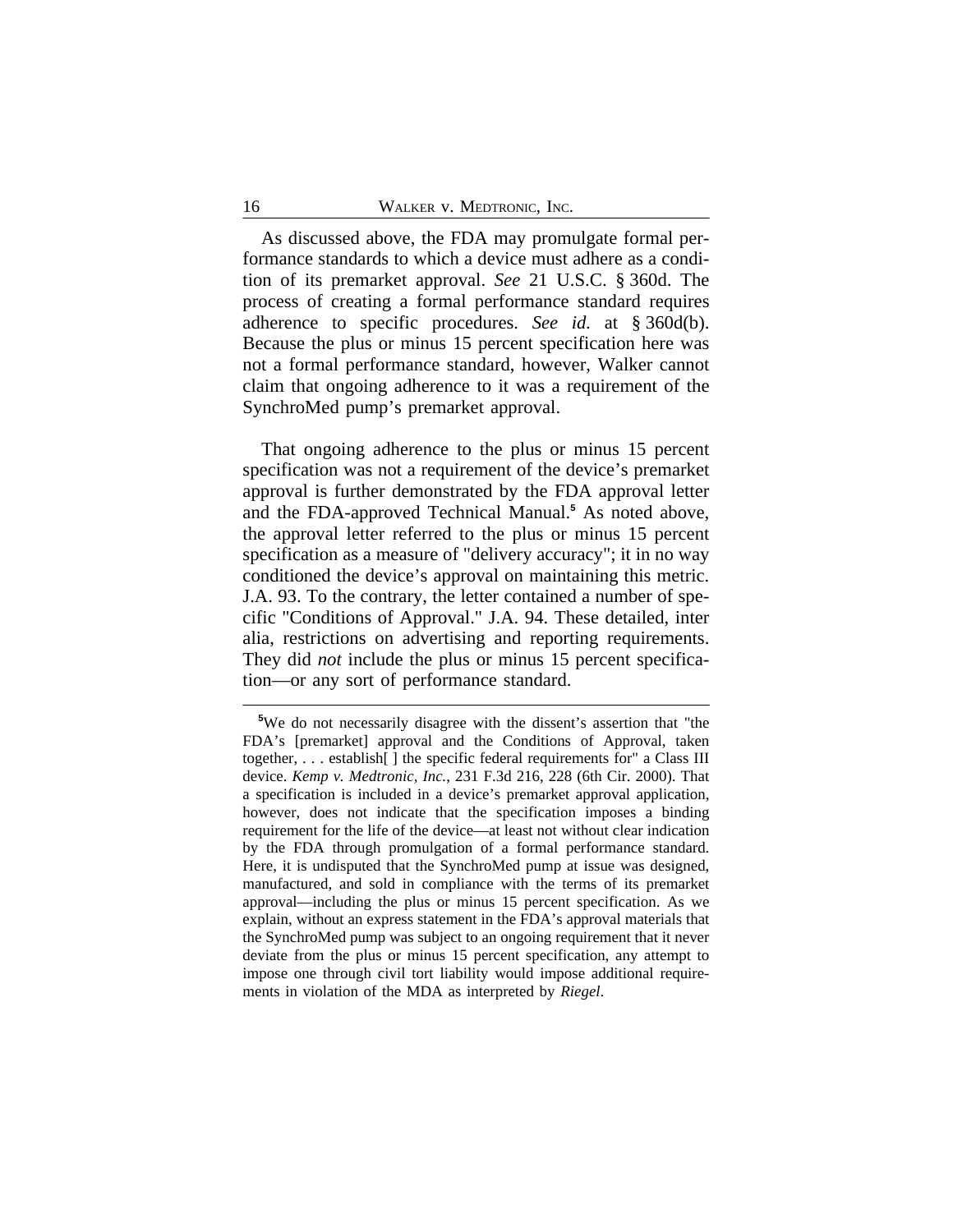Further, the Technical Manual, also approved by the FDA, contained a number of warnings making it clear that the plus or minus 15 percent specification was subject to many variables. It specifically stated that human error,**<sup>6</sup>** technical error, or component failure could result in a change in flow accuracy. It also clearly listed "overinfusion" and "drug overdose" as possible consequences of device malfunction. J.A. 109. Finally, the Technical Manual contained a general warning about the inherent risks of implanting a device in the "extremely hostile environment of the human body." J.A. 114.

In short, nothing in the SynchroMed pump's premarket approval application—which was approved in its entirety by the FDA—purported that the device would always dispense medication within the range of the plus or minus 15 percent flow accuracy. Instead, the plus or minus 15 percent specification reflects the SynchroMed pump's output under optimal conditions, but subject to numerous qualifiers that disclose the possibility of infusion outside this range. To the extent that Walker interprets the plus or minus 15 percent specification as a guarantee of performance, she seeks to impose a more demanding standard than that of the FDA, rather than a parallel one.

On this record, we agree with the district court that "[a]n alleged deviation from manufacturing performance specifications for a device that has received premarket approval is not the same thing as noncompliance with the FDA or its regulations." *Walker v. Medtronic, Inc.*, No. 2:07-00317, 2010 WL 4822135, at \*5 (S.D. W. Va. Nov. 24, 2010). To the contrary, because Walker's argument would require that the SynchroMed pump *never* deviate from its programmed flow rate by more than plus or minus 15 percent, and the terms of the

**<sup>6</sup>** It should be noted that nothing in our preemption discussion precludes a state tort claim against a physician who improperly implants the pump or otherwise negligently causes it to malfunction. Walker has not, however, made any such allegation here.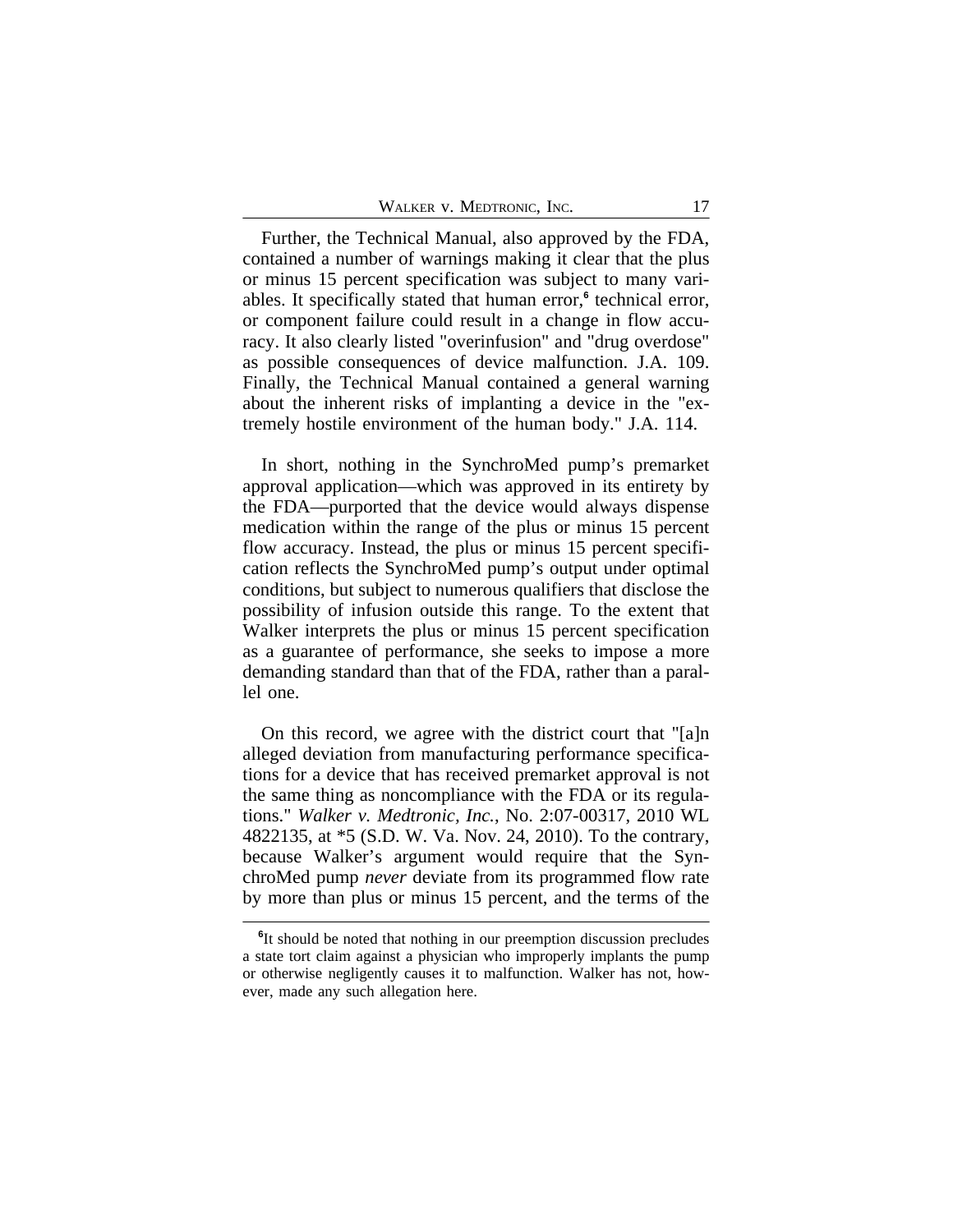device's premarket approval do not contemplate this result, she is actually contending that the device should have been designed differently. Stated another way, given that the SynchroMed pump's premarket approval specifically included language detailing the possibility of deviation from the plus or minus 15 percent specification, it necessarily follows that any design that eliminated the possibility of such variation would be "different from, or in addition to" the design approved by the FDA. *See* 21 U.S.C. § 360k(a)(1). As the *Riegel* court noted, however, "the FDA requires a device that has received premarket approval to be made with almost no deviations from the specifications in its approval application, for the reason that the FDA has determined that the approved form provides a reasonable assurance of safety and effectiveness." 552 U.S. at 323. A common law tort claim that presupposes a Class III device should have been designed in a manner other than that contemplated by its premarket approval is therefore expressly preempted by the MDA as interpreted by *Riegel*. *Id.* at 324-25.

We note that, in granting premarket approval, the FDA did precisely what the dissent would have it do: it evaluated, through a rigorous process, the safety and reliability of the device at issue. It also recognized, however, that the device's safety and reliability cannot be guaranteed indefinitely in the "extremely hostile environment of the human body," where myriad other factors external to the device are brought to bear (although the device at issue here did function in such an environment, without dispute, for approximately two years). J.A. 114. It is Walker's attempt to transform a *design specification*, which the FDA recognizes the device will not always function in accordance with, into an actionable guarantee, that seeks to impose an additional requirement as precluded under *Riegel*.

The consensus of the federal courts post-*Riegel* supports our conclusion. Specifically, numerous district courts have held that common law tort claims based on the failure of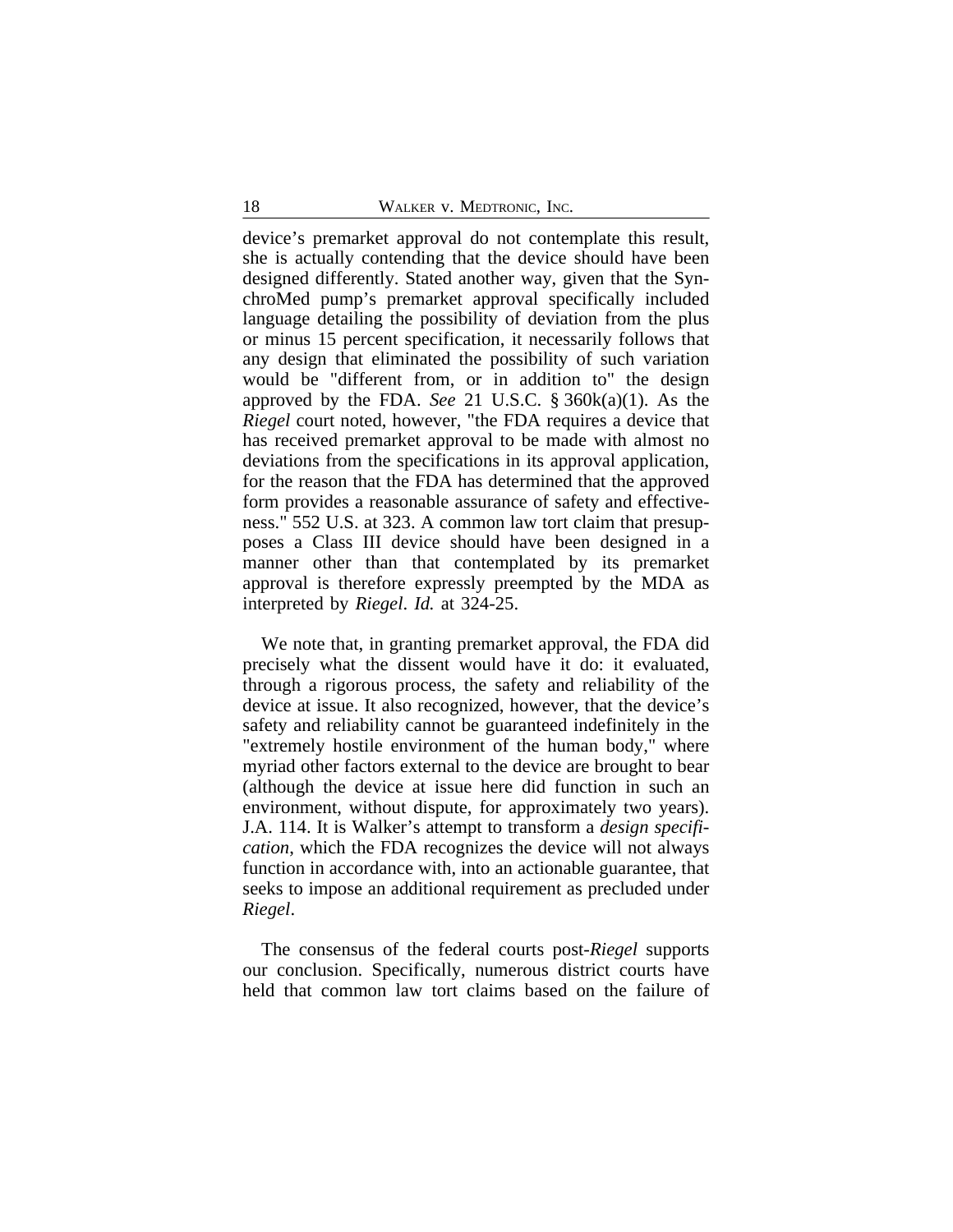WALKER V. MEDTRONIC, INC. 19

devices that were designed, manufactured, and sold in accordance with the terms of their premarket approval were preempted under *Riegel*. *See, e.g.*, *Rankin v. Boston Scientific Corp.*, No. 09-177-KSF, 2010 WL 672135, at \*4 (E.D. Ky. Feb. 19, 2010) ("Boston Scientific received premarket approval for the Maverick Balloon at issue in this case. The fact that the Maverick Balloon allegedly failed during normal use does not override the clear language of  $\S 360(a)$  or the Supreme Court's ruling in *Riegel* that the plaintiffs' claims are preempted by federal law."); *Banner v. Cyberonics, Inc.*, No. 08-0741, 2010 WL 455286, at \*4 (D.N.J. Feb. 4, 2010) ("[I]f the FDA approves a manufacturing process and the defendant-manufacturer conforms with it, a device thereby produced that nevertheless does not function as intended does not give rise to liability."); *Williams v. Cyberonics, Inc.*, 654 F. Supp. 2d 301, 306 (E.D. Pa. 2009), *aff'd*, 388 F. App'x 169 (3d Cir. 2010) (unpublished) ("To avoid federal preemption, a plaintiff must make some showing that the medical device was not manufactured in accordance with FDA standards."); *Clark v. Medtronic, Inc.*, 572 F. Supp. 2d 1090, 1095 (D. Minn. 2008) ("Because plaintiff's claims are not based on a breach of the MDA as enforced by the FDA, the claims are not grounded in state laws that 'parallel' federal requirements. Thus, plaintiff's claims are preempted."). Neither Walker nor the dissent point to any case law, nor have we found any, in which a court has reached a contrary conclusion.

Because the SynchroMed pump was undisputedly designed, manufactured, and distributed in compliance with its FDA premarket approval, and Walker's common law claims exceed or differ from, rather than parallel, federal requirements, we hold that each of her specific claims for negligence, strict liability, and breach of warranty is preempted.

### III.

For the foregoing reasons, the judgment of the district court is

*AFFIRMED*.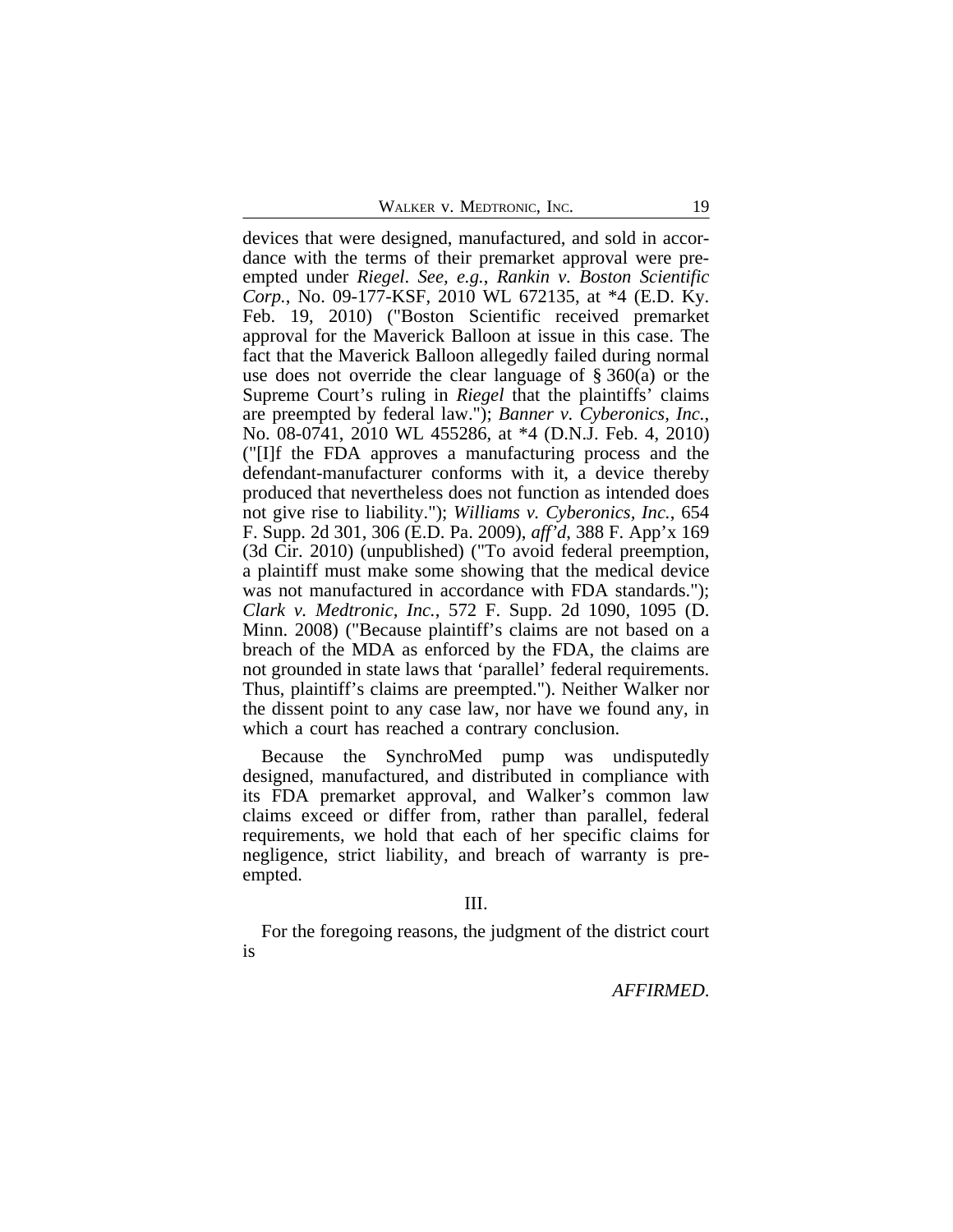## WYNN, Circuit Judge, dissenting:

This case boils down to a choice of whether the Federal Drug Administration's ("FDA") specification that a potentially deadly medical device, an internally implanted pump, "maintain[] the delivery accuracy of  $\pm 15\%$ " (J.A. 93) is a requirement, or whether it is a mere aspirational figure. Because I believe that the accuracy rate specification is indeed a requirement, and because the medical device's failure to meet that requirement underlies Plaintiff Sherry Walker's state law tort claims, I would hold that her claims are not preempted under *Riegel v. Medtronic, Inc.*, 552 U.S. 312 (2008). I therefore respectfully dissent.

In *Riegel*, the Supreme Court expressly stated that state tort suits are preempted only to the extent that they impose requirements "different from, or in addition to" the requirements imposed by federal law. 552 U.S. at 321. The Supreme Court affirmed a Second Circuit opinion that emphasized at the outset that

our preemption analysis is quite limited in scope, affecting the small universe of cases resting on claims alleging liability despite a [premarket] approved device's adherence to the standards upon which it secured FDA premarket approval. We take care to explain that we do not hold that all state tort claims as to [premarket]-approved devices are preempted. Thus, *tort claims that are based on a manufacturer's departure from the standards set forth in the device's approved [Pre-Market Approval] application*—such as the Riegels' negligent manufacturing claim—*are not preempted.*

*Riegel v. Medtronic, Inc.*, 451 F.3d 104, 106 (2d Cir. 2006) (emphasis added).

The Supreme Court established a two-step analysis for determining if state-law claims are preempted. First, a court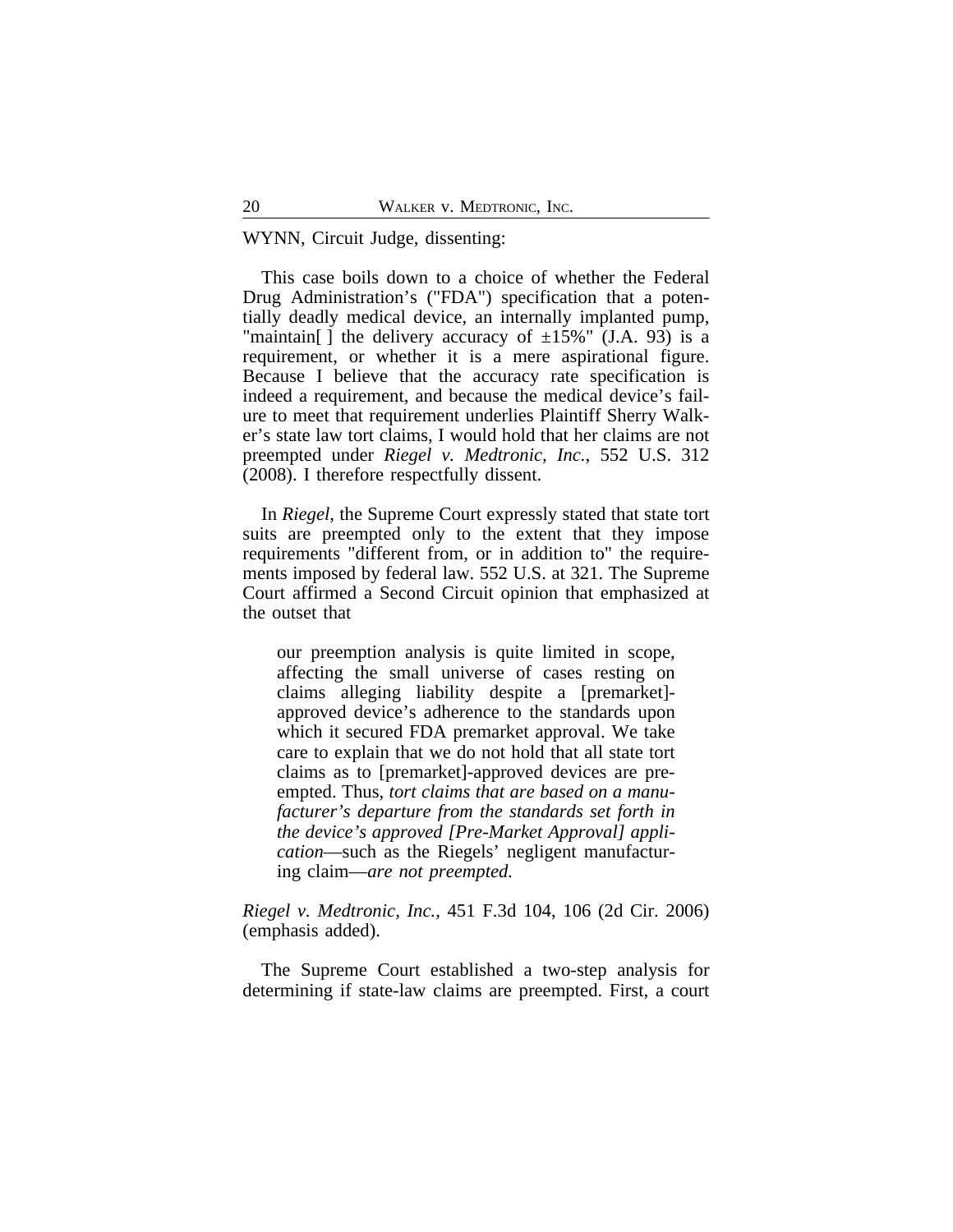WALKER V. MEDTRONIC, INC. 21

must determine whether "the Federal Government has established requirements applicable to" the particular medical device. *Riegel*, 552 U.S. at 321. Claims involving a Class III medical device with Pre-Market Approval automatically clear step one of the analysis because the Pre-Market Approval process establishes specific requirements applicable to the particular device. *Id.* at 322-23. In the second step, a court must determine whether the state law claims are based on requirements "different from or in addition to" the federal requirements relating to safety and effectiveness. *Id.* at 323 (quotation marks omitted).

In my view, Walker's suit clears both of these hurdles. The Medtronic SynchroMed EL Infusion Pump ("Pump") at issue in this case is undisputedly a Class III device with specific requirements. The first *Riegel* step is therefore met. Further, the Pre-Market Approval established a plus or minus 15 percent delivery accuracy requirement for the internallyimplanted Medtronic SynchroMed EL Infusion Pump ("Pump"). Walker's suit is based on the Pump's failure to meet that requirement. Indeed, she proffered evidence, which we must take as true for summary judgment purposes, that her husband, Arnold Walker, died because the Pump delivered an extreme overdose of 258 percent of his prescribed medicine dosage. Walker's suit therefore does not impose additional or different requirements but rather parallels the pre-existing federal requirements for the Pump. I therefore do not believe that her suit is preempted under *Riegel*.

The majority casts the Federal Drug Administration's ("FDA") requirement that the Pump "maintain[ ] the delivery accuracy of  $\pm 15\%$ " (J.A. 93) as a mere aspirational figure, i.e., what "the device is likely to achieve under optimal circumstances." *Ante* at 15. I cannot agree. And, apparently, neither would the FDA. In an amicus brief filed in *Horn v. Thoratec Corp.*, 376 F.3d 163 (2004), in which the Third Circuit addressed whether state claims were preempted, the FDA stated that "the agency's approval of this [Class III] device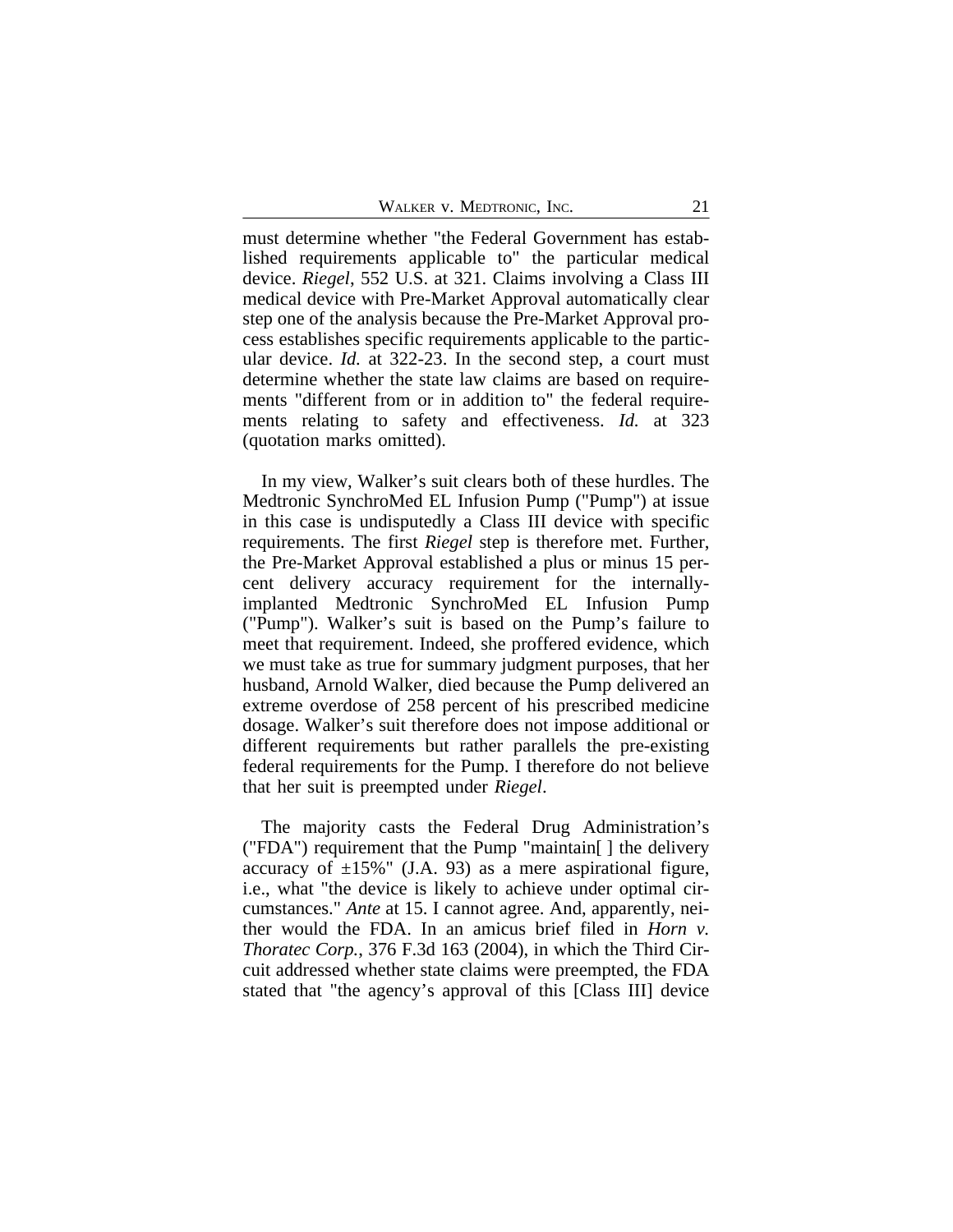through *the PMA process does impose specific requirements for* its design, manufacturing, *performance*, labeling, and use." Brief for the United States as Amicus Curiae at 15, *Horn v. Thoratec Corp.*, 376 F.3d 163 (2004) (No. 02-4597), 2004 WL 1143720, at \*15 (emphasis added). Further, "in reviewing a PMA, FDA considers in great depth and detail the *performance* and design *specifications*, methods of manufacture, labeling, and indications for use of a proposed medical device." Amicus Br. at 16. Nowhere in its 31-page brief did the FDA even *mention* the words "performance standard." Nevertheless, the FDA repeatedly made clear that it can and does exact performance specifications and requirements in the ordinary course of the Pre-Market Approval process—which is precisely what we have in this case.

The FDA underscored that "*although FDA does not itself design any medical devices, through the PMA approval process it certainly establishes 'specific requirements' applicable to a 'particular device' because the specifications for that device's* design, *performance*, manufacture, labeling, and use *are approved by the agency based on what the applicant submits*. See *Kemp v. Medtronic, Inc.*, 231 F.3d at 216." *Id.* at 16 (emphasis added). And, notably, "*FDA does not, and has never, used notice-and-comment regulations*"—and formal performance standards are just such regulations, as the majority recognizes—"*to approve individual products or to establish product-specific requirements for* manufacture, *performance*, labeling, and use. Rather, a PMA order is better conceptualized as an individual adjudication that imposes 'specific requirements' on the device." *Id.* at 23-24 (emphasis added).

Accordingly, the accuracy rate at issue here is a requirement for the Pump per the Pre-Market Approval. The accuracy rate of "delivery accuracy of  $\pm 15\%$ " is included twice in the PMA approval, which itself was based on information that Medtronic provided and that included the figure. J.A. 93-94. Medtronic itself argued in a previous appeal before the Sixth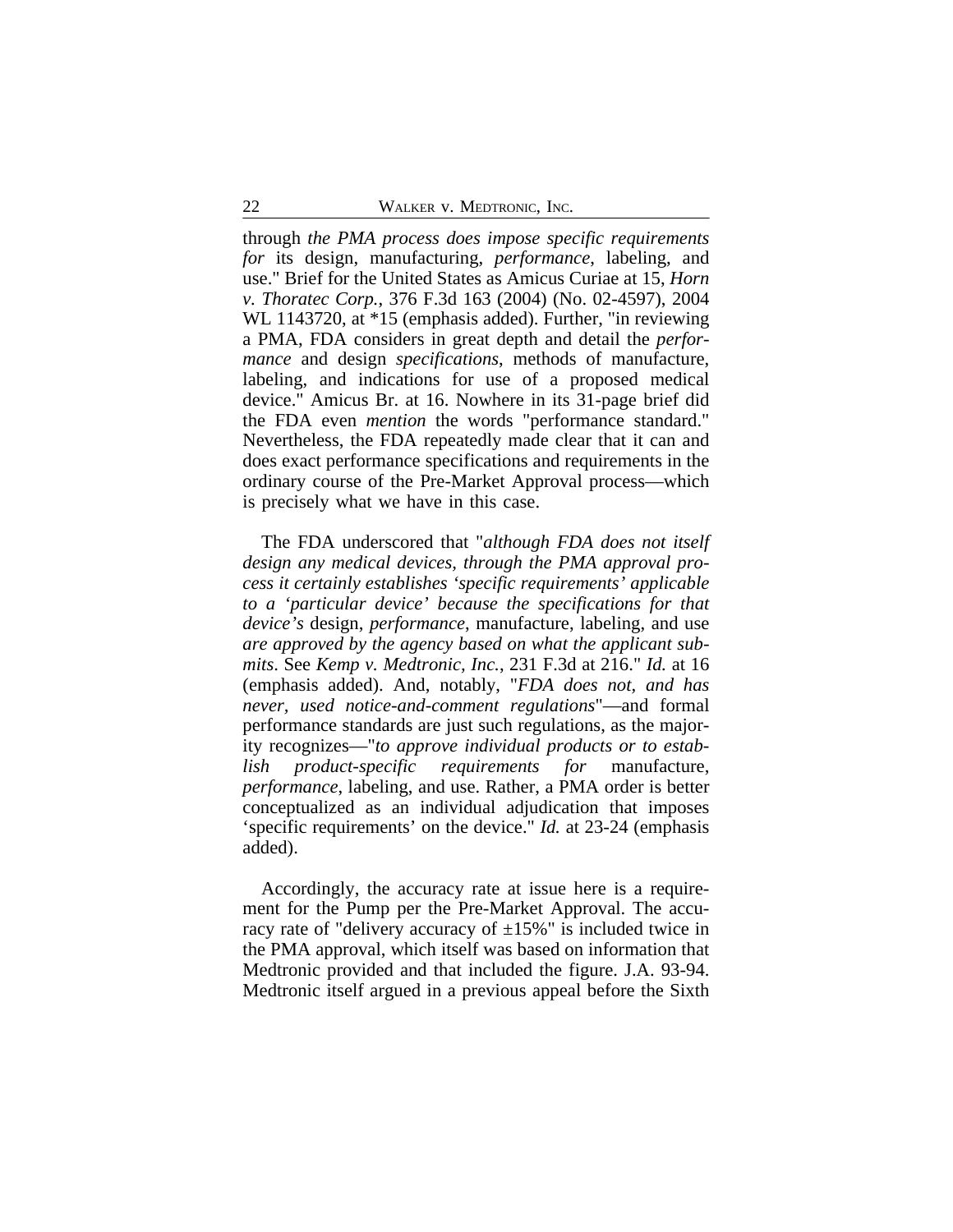| WALKER V. MEDTRONIC, INC. |  |  |
|---------------------------|--|--|
|---------------------------|--|--|

Circuit that "the FDA's [Pre-Market] [A]pproval and the Conditions of Approval, taken together, . . . establish[ ] the specific federal requirements for the" device at issue. *Kemp*, 231 F.3d 216, 228 (6th Cir. 2000) (quotation marks omitted). The Sixth Circuit agreed with Medtronic's position—and so do I. *See id.*; *see also Horn*, 376 F.3d at 171 ("The FDA, when PMA approval is granted, imposes federal requirements based on the highly detailed and prescriptive nature of the PMA process and the approval order that results from it."). Indeed, even in this litigation, Medtronic conceded that an overinfusion of medication above 15 percent would violate the Pump's Pre-Market Approval. Medtronic's corporate representative for purposes of this case, Patrick L. Johnson, Regulatory Affairs Director for the Medtronic Neurological Business, testified in his deposition as follows:

Q: Okay. Let me rephrase it then. Assuming there are no procedural errors, the physician hasn't done anything wrong and Mr. Walker's pump has been used within the environmental conditions that are spelled out in the technical manual and the pump because of a system complication, a system error overinfuses Mr. Walker by more than 15 percent, that would be a violation of the PMA approval for this pump, would you agree with that?

A: That would be a reasonable statement, yes.

S.J.A.**<sup>1</sup>** 248 (objection to form omitted). That is precisely what Walker is claiming.**<sup>2</sup>**

**<sup>1</sup>**Certain case materials containing confidential medical information relating to Arnold Walker were filed under seal. While this deposition excerpt is found in the sealed joint appendix, it does not pertain to confidential medical information.

**<sup>2</sup>** I also note that even Medtronic's appellate counsel conceded at oral argument that delivery of more than plus or minus 15 percent of the appropriate dosage of medicine would constitute a Pump "malfunction."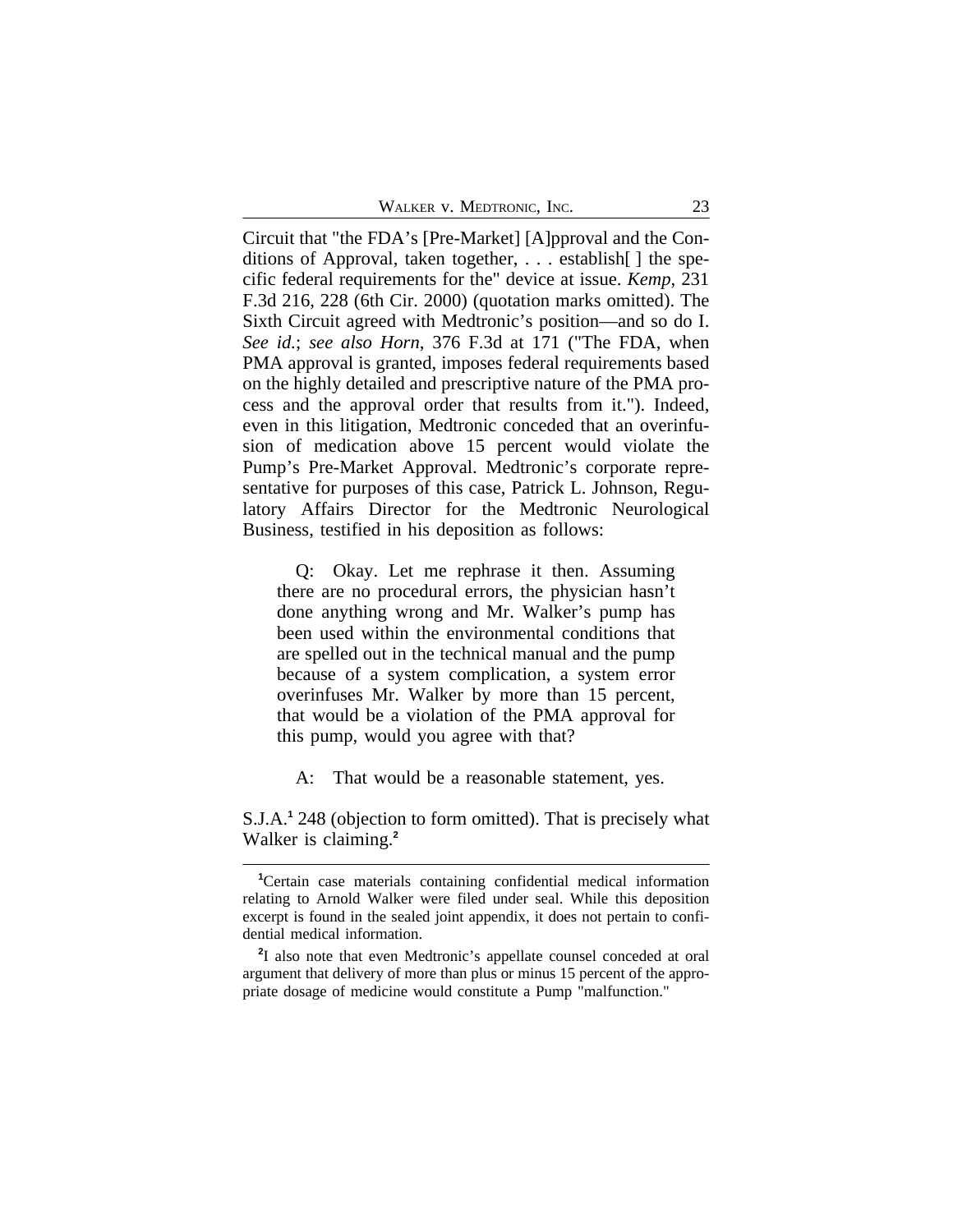The majority notes that "neither the FDA's initial grant of premarket approval nor its later approvals of supplemental applications [for the Pump] were subject to any requirement that [the Pump] comply with a formal performance standard pursuant to § 360d." *Ante* at 7. The majority then goes on, however, to assert, without citation to any support, that "only such a performance standard could create the type of binding requirement that would make Walker's claims impose requirements parallel to, as opposed to more restrictive than, those imposed by the FDA." *Ante* at 14. I cannot agree that the absence of a formal performance standard for this Class III device frees the manufacturer from accountability for ensuring that its device performs as approved, including with regard to the approved accuracy rate.

It is instructive to consider what a formal performance standard is. "Medical devices are developed individually, but classes of products with similar features can sometimes benefit from a uniform standard of safety and effectiveness. These are the Class II devices." James T. O'Reilly, 1 *Food & Drug Admin.* § 18:18 (3d ed. 2011). Performance standards are a form of special control that may be instituted when "[t]he FDA . . . make[s] a finding that a performance standard is necessary to provide reasonable assurance of the device's safety and efficacy." *Id.* (quotation marks omitted).

Notably, however, to obtain Pre-Market Approval, a Class III device manufacturer must always "provide[ ] reasonable assurance that the product is safe and effective under the conditions of use for which it is labeled . . . ." *Id.* at § 18:50. This is echoed in 21 C.F.R. § 860.7, the regulation dedicated to the "[d]etermination of safety and effectiveness[,]" which equates the establishment of performance standards for Class II devices with the Pre-Market Approval of Class III devices. The regulation states:

*In determining the safety and effectiveness of a device for purposes of* classification, establishment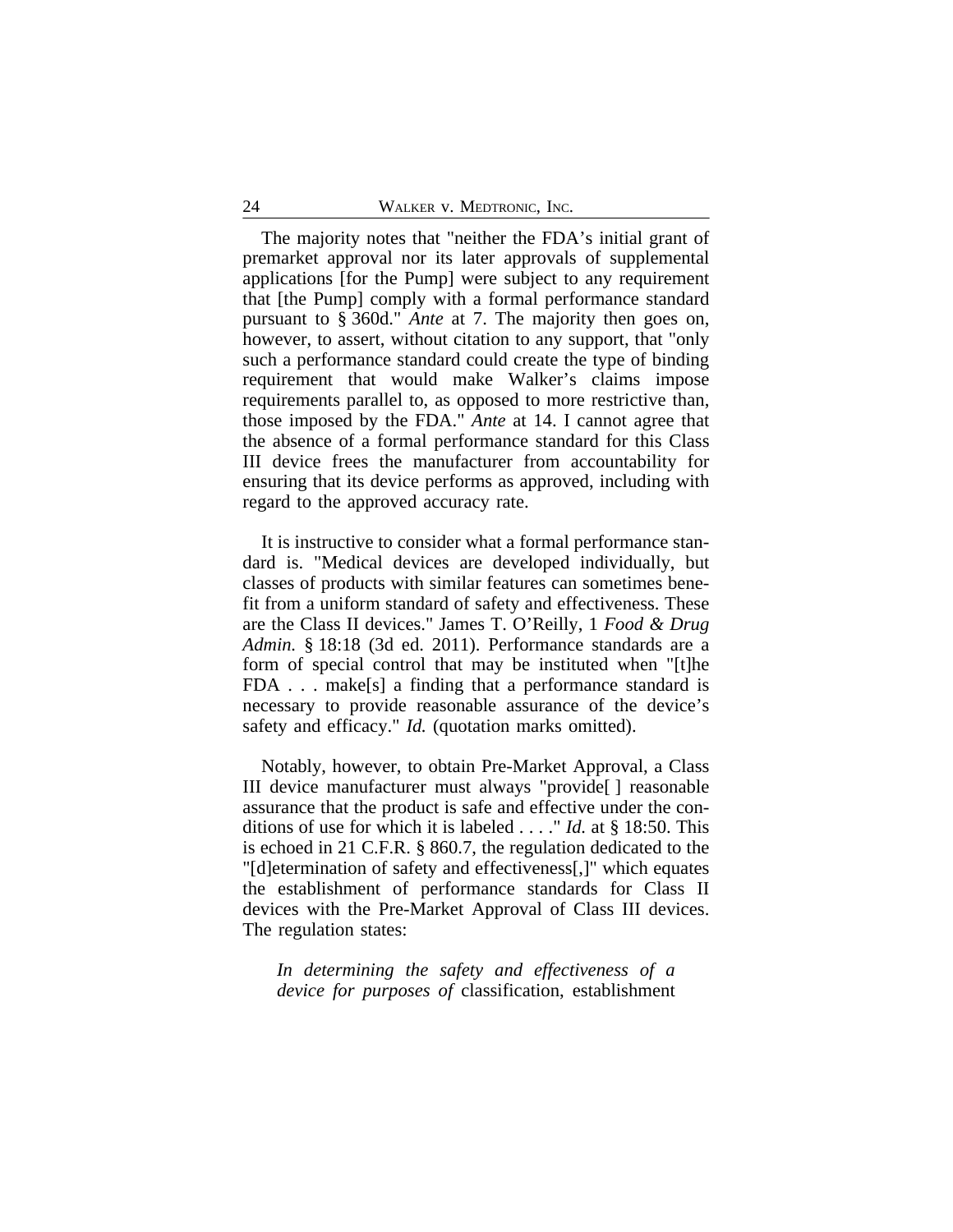of performance standards for class II devices, and *premarket approval of class III devices*, *the Commissioner and the classification panels will consider the following, among other relevant factors*:

(1) The persons for whose use the device is represented or intended;

(2) The conditions of use for the device, including conditions of use prescribed, recommended, or suggested in the labeling or advertising of the device, and other intended conditions of use;

(3) The probable benefit to health from the use of the device weighed against any probable injury or illness from such use; and

#### (4) *The reliability of the device*.

#### 21 C.F.R. § 860.7(b) (emphasis added).

Stated differently, as part of *every* Pre-Market Approval for a Class III device (in contrast to a Class II device, where these concerns come into play specifically in establishing formal performance standards), the FDA must evaluate "safety and effectiveness" by considering, among other things, "[t]he reliability of the device" and the device's potential injury versus potential benefit. *Id.* Given that even the FDA equates a safety and effectiveness determination, including consideration of device reliability, in Pre-Market Approvals for Class III devices with performance standards for Class II devices,**<sup>3</sup>** I cannot agree with the majority that "[b]ecause the plus or minus 15 percent specification here was not a formal performance standard, ... Walker cannot claim that ongoing adher-

**<sup>3</sup>** I of course recognize that the FDA "*may*" (and therefore necessarily need not) establish a performance standard for Class III devices "as a condition to premarket approval . . . ." 21 C.F.R. § 861.1(b) (emphasis added).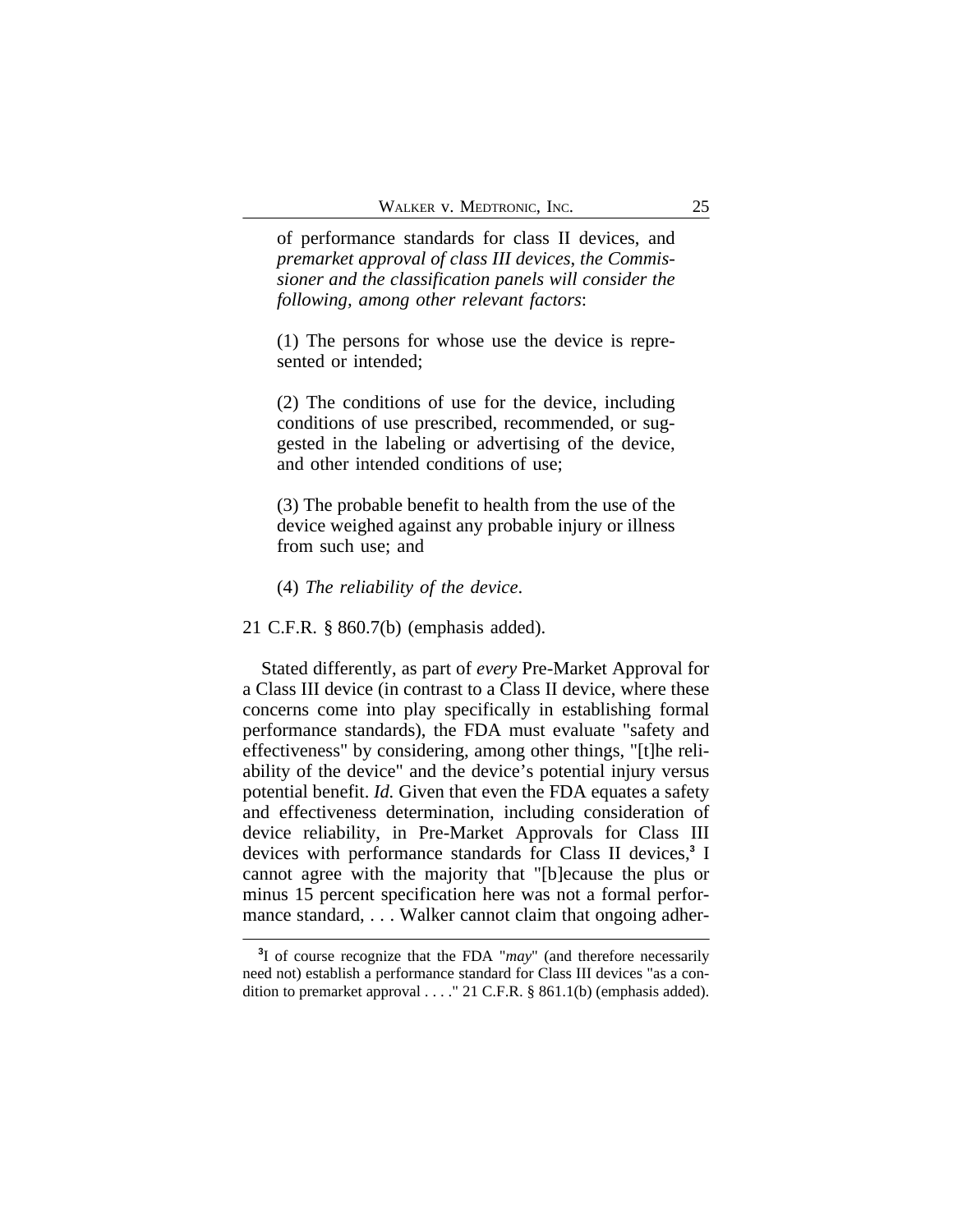ence to it was a requirement of the [Pump's] premarket approval." *Ante* at 16. Indeed, it seems illogical that the FDA would place more exacting performance requirements on Class II devices such as "surgical drapes" (*Riegel*, 552 U.S. at 316) than on Class III devices such as "replacement heart valves, implanted cerebella stimulators, and pace-maker pulse generators," for which "a less stringent classification would provide [no] reasonable assurance of safety and effectiveness . . . ." *Id.* at 317.

Nor do I believe that Medtronic's inclusion of various warnings in its Pre-Market Approval materials neuters the "maintaining the delivery accuracy of  $\pm 15\%$ " requirement. Those warnings address, e.g., potential component failure, conditions under which the device might malfunction (such as at high altitudes), and human error. Those general warnings do not change the fact that the specific plus or minus 15 percent accuracy rate requirement is twice stated in the FDA's two-page Pre-Market Approval letter, which, per Medtronic, establishes a device's requirements. *See Kemp*, 231 F.3d at 228. Further, Medtronic has not alleged that any number of the things addressed by the warnings are in play here (e.g., Medtronic does not contend that Arnold Walker went hiking in the Himalayas).

To be sure, it cannot be said that, under my analysis, device manufacturers must achieve perfection. Indeed, "the delivery accuracy of  $\pm 15\%$ " itself recognizes that manufacturers may be given some margin for error. The FDA accepted that margin, based on Medtronic's Pre-Market Approval application, to be plus or minus 15 percent. Perhaps potential liability for incidents that occur outside of that 30 percent margin for error is simply a cost of doing business. The ramifications of holding anything else are indeed serious. If manufacturers are not held accountable for having their devices perform as approved by the FDA, they will have little incentive to ensure that potentially deadly devices function properly. For example, if Walker's factual contentions are true (and we must presume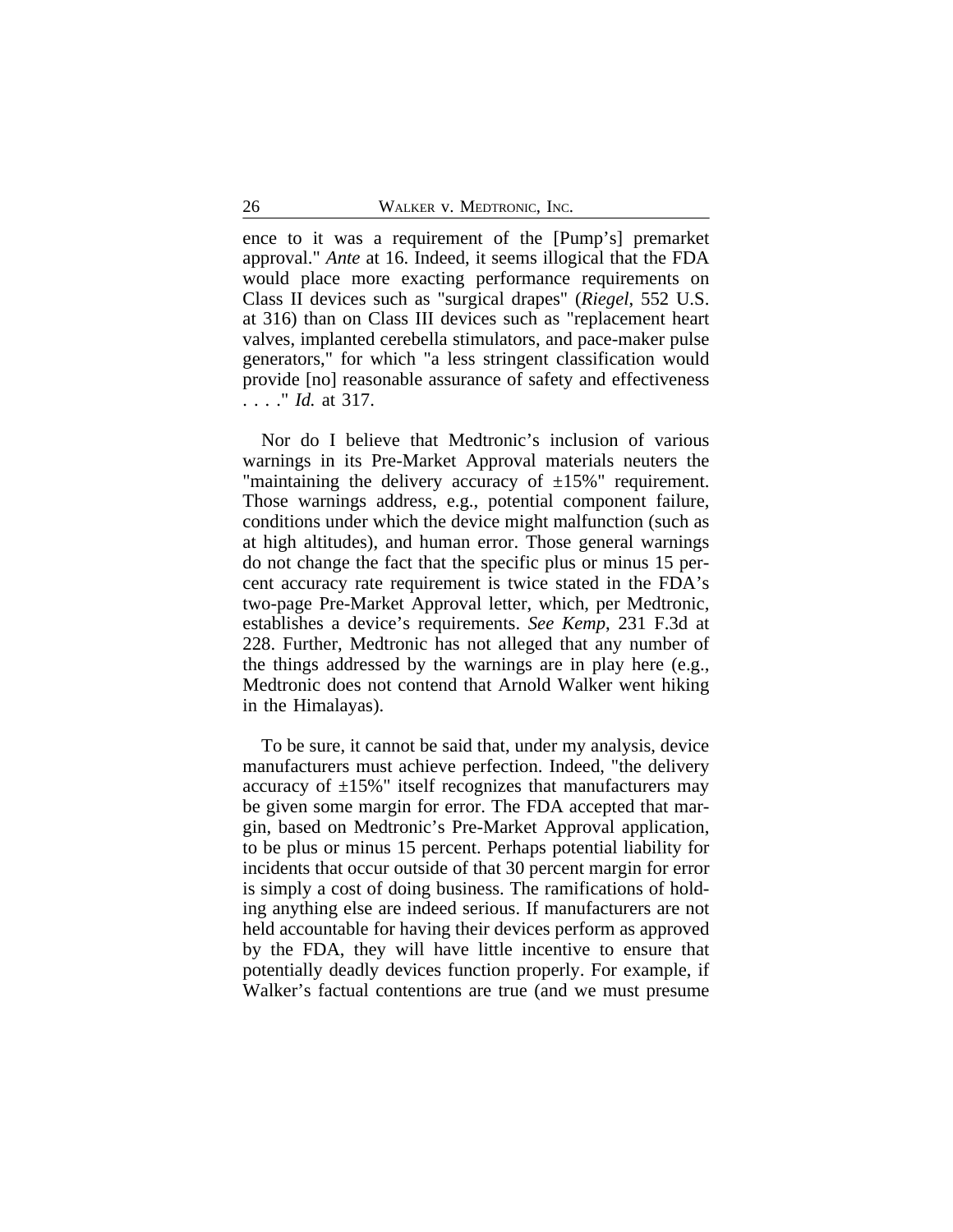that they are in reviewing summary judgment against her (*Nat'l City Bank of In. v. Turnbaugh*, 463 F.3d 325, 329 (4th Cir. 2006))), the Pump, which was approved with a dosage accuracy rate of plus or minus 15 percent, instead infused her husband with 258 percent of the appropriate medication dosage, and this extreme overdose killed him. I fail to see why—in the absence of clear congressional instruction to the contrary—the Walkers alone should bear the burden of this malfunction.

My view is bolstered by the general presumption against preemption of state law claims. As this Court articulated in a 2008 opinion, "we begin our consideration with the basic premise that 'Congress did not intend to displace state law.' *Maryland v. Louisiana*, 451 U.S. 725, 746 (1981). . . . The presumption against preemption has particular force in the areas of public health and safety that have traditionally been regulated by the states. *See Pinney v. Nokia, Inc.*, 402 F.3d 430, 457 (4th Cir.), *cert. denied*, 546 U.S. 998 (2005)." *City of Falls Church v. Fairfax Cnty. Water Auth.*, 272 F. App'x 252, 256 (4th Cir. 2008) (unpublished). Particularly when viewed through this lens, I fail to see how Walker's claims are preempted.**<sup>4</sup>**

Of course, whether or not Walker can prevail on her claims remains a very open question. But at stake today is not whether Walker should win or Medtronic should be held liable. The question before us is simply whether Walker may pursue her state law tort claims in light of the FDA's regula-

**<sup>4</sup>**The majority appears to turn the presumption *against* preemption on its head when it asserts "That a specification is included in a device's premarket approval application, however, does not indicate that the specification imposes a binding requirement for the life of the device—at least not without clear indication by the FDA through promulgation of a formal performance standard." *Ante* at 16 n.5. Under the majority's analysis, then, in clear contradiction to precedent, we assume preemption, i.e., additional requirements via state tort suits, absent clear indication to the contrary. With this, I cannot agree.